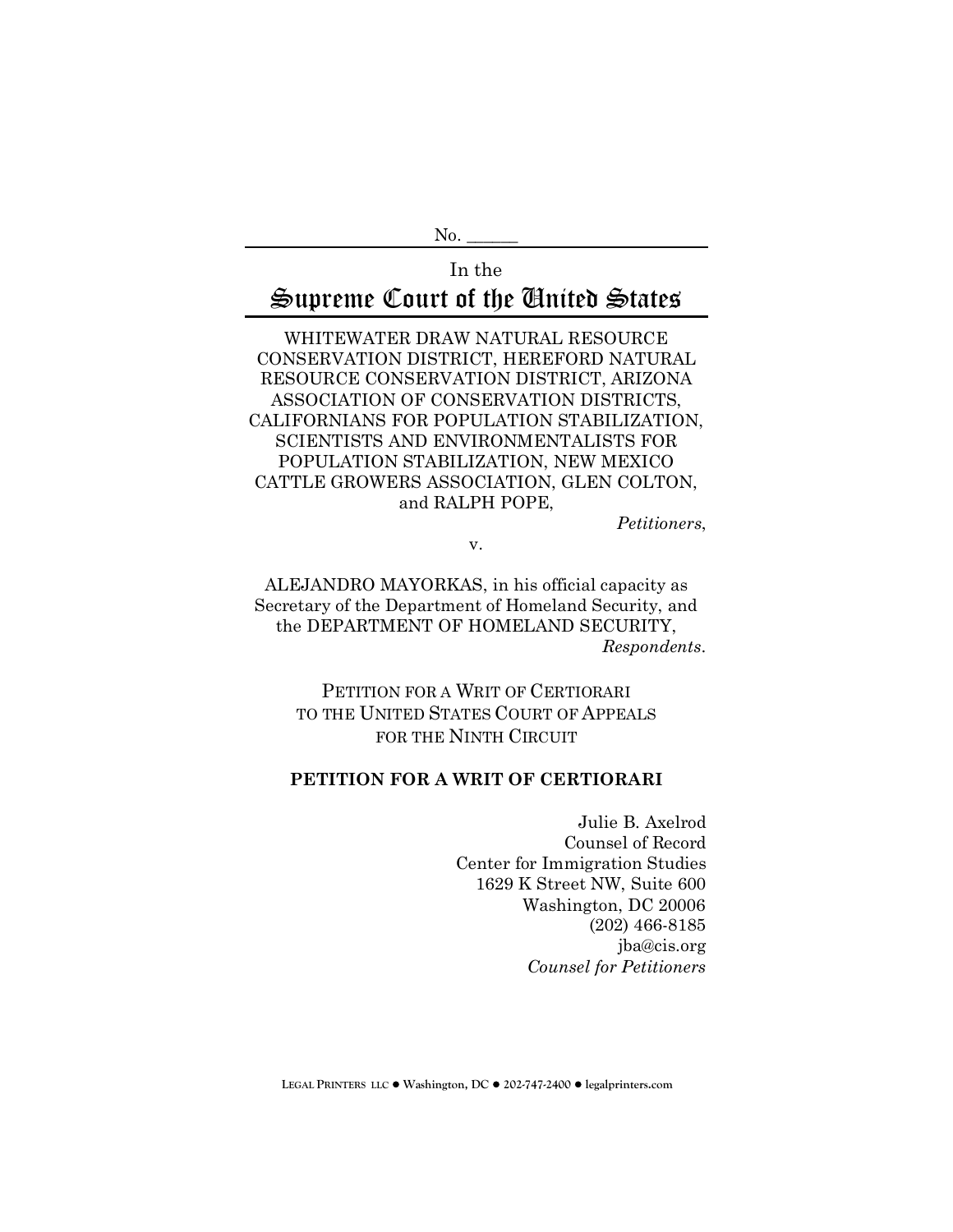#### **QUESTIONS PRESENTED**

- 1) The National Policy Act ("NEPA"), 42 U.S.C. § 4331 et seq. (2012) mandates that all federal agencies consider environmental impacts before acting. The Council on Environmental Quality ("CEQ"), which is responsible for guiding the implementation of NEPA, has mandated that all agencies promulgate NEPA procedures through Notice and Comment rulemaking to use for their NEPA compliance. Do the final NEPA procedures so promulgated fail the two pronged test in *Bennett v. Spear*, 520 U.S. 154 (1997) for finality under the Administrative Procedures Act if they do not in themselves apply the rules they thus created to actual programs or projects?
- 2) Does a plaintiff have standing to challenge procedural violations of immigration related actions if the plaintiff can show: 1) the agency violated its procedural obligations; 2) these procedural obligations were meant to protect plaintiff's concrete interests, and 3) it is reasonably probable that the challenged action will threaten plaintiff's concrete interests?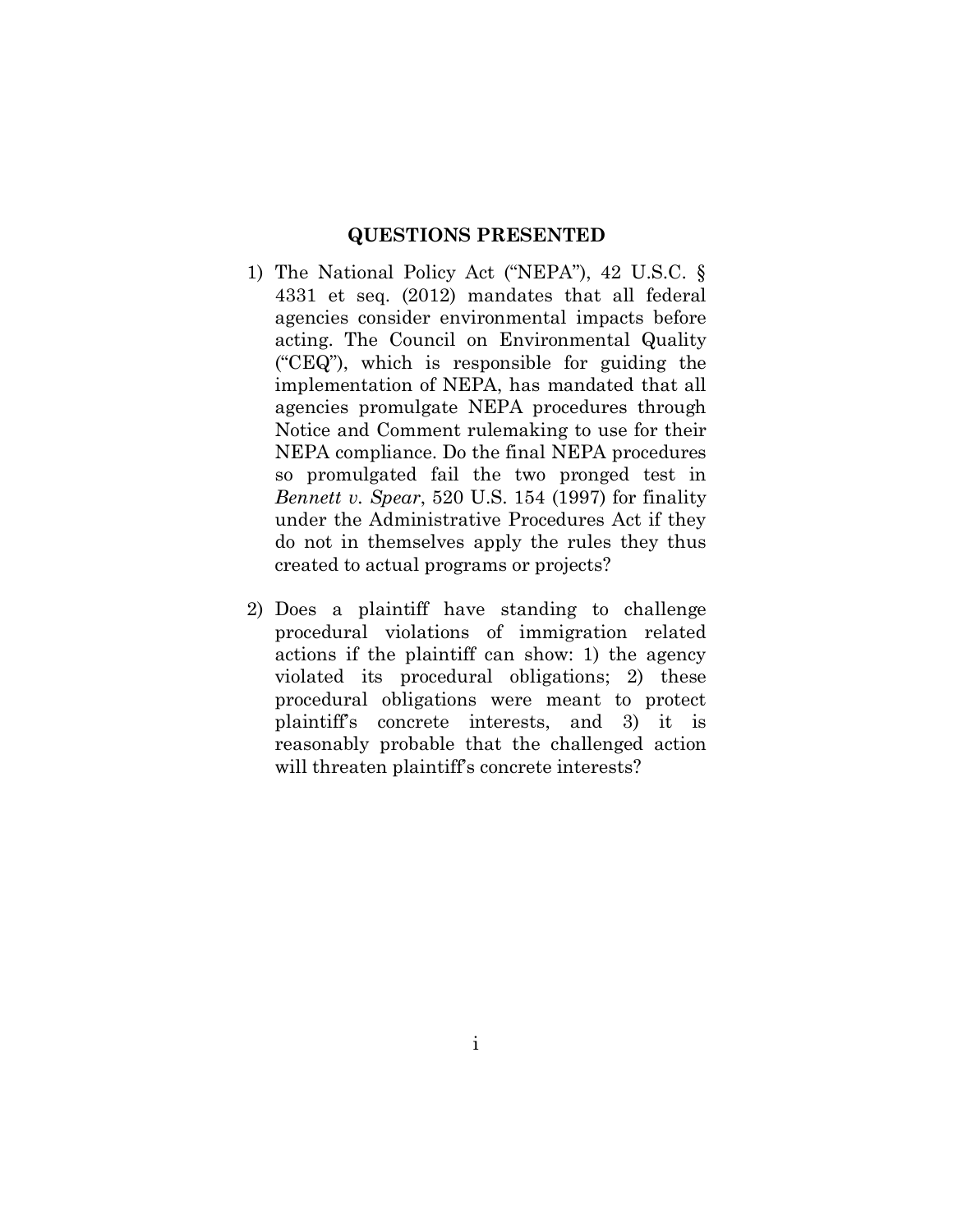## **PARTIES TO THE PROCEEDINGS AND RULE 29.6 DISCLOSURE STATEMENT**

Petitioners, the plaintiffs in the district court and appellants in the Ninth Circuit, are the Whitewater Draw Natural Resource Conservation District, the Hereford Natural Resource Conservation District, the Arizona Association of Conservation Districts, Californians for Population Stabilization, Scientists and Environmentalists for Population Stabilization, New Mexico Cattle Growers Association, Glen Colton, and Ralph Pope.

The Whitewater Draw Natural Resource Conservation District and the Hereford Natural Resource Conservation District are governmental entities statutorily authorized by A.R.S. § 37 Chapter 6. The Arizona Association of Conservation Districts and Californians for Population Stabilization are 501(c)(3). Neither has a parent corporation and there is no publicly held corporation that owns 10% or more of their stock.

Scientists and Environmentalists for Population Stabilization is an unincorporated, non-governmental association.

New Mexico Cattle Growers Association is a 501(c)(5) nonprofit association. It has no parent corporation and there is no publicly held corporation that owns 10% or more of its stock.

Glen Colton and Ralph Pope are individuals.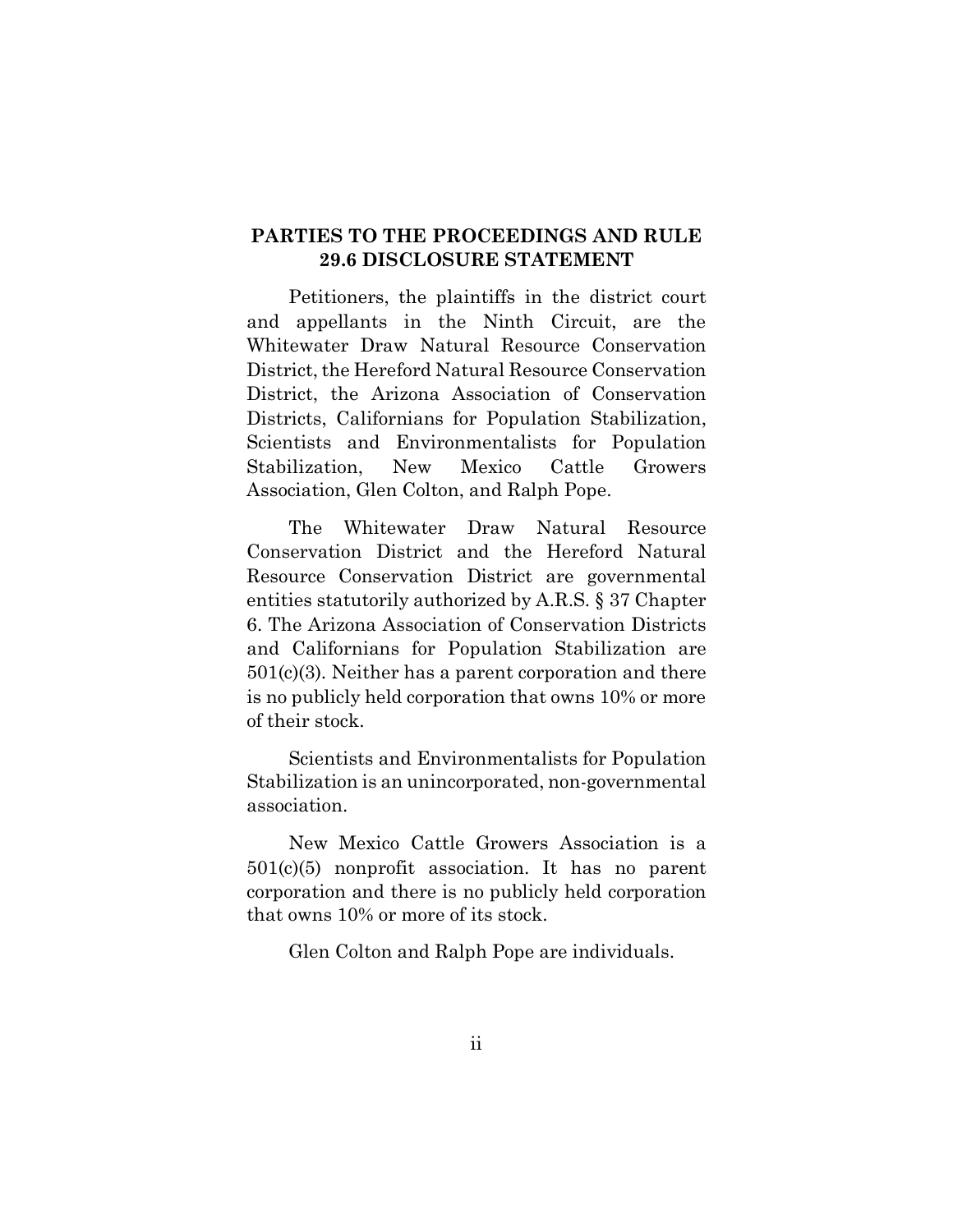Respondents are Alejandro Mayorkas, in his official capacity as Secretary of Homeland Security and the Department of Homeland Security. The Department of Homeland Security is a federal agency.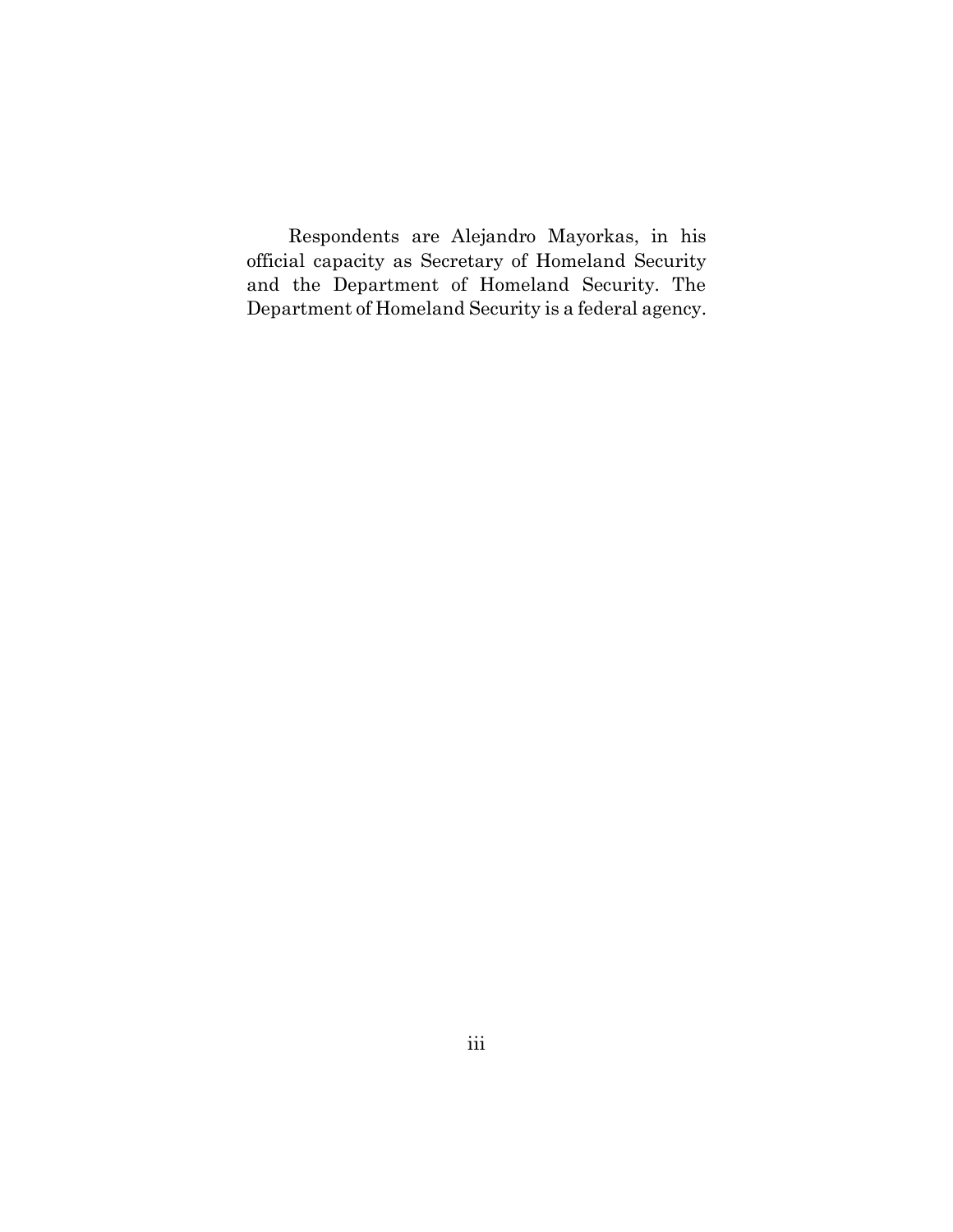#### **RELATED PROCEEDINGS**

## **United States District Court (Southern District of California)**

*Whitewater Draw Natural Resource Conservation District et. al v. Kirstjen Nielsen, Secretary of Homeland Security et al.*, Case No. 16-cv-2583 (September 30, 2018)

*Whitewater Draw Natural Resource Conservation District et. al v. Kirstjen Nielsen, Secretary of Homeland Security et al.*, Case No. 16-cv-2583 (June 1, 2020)

## **United States Court of Appeals (Ninth Circuit)**

*Whitewater Draw Natural Resource Conservation District et al v. Alejandro Mayokas et al*, No. 20-55777 (July 19, 2021)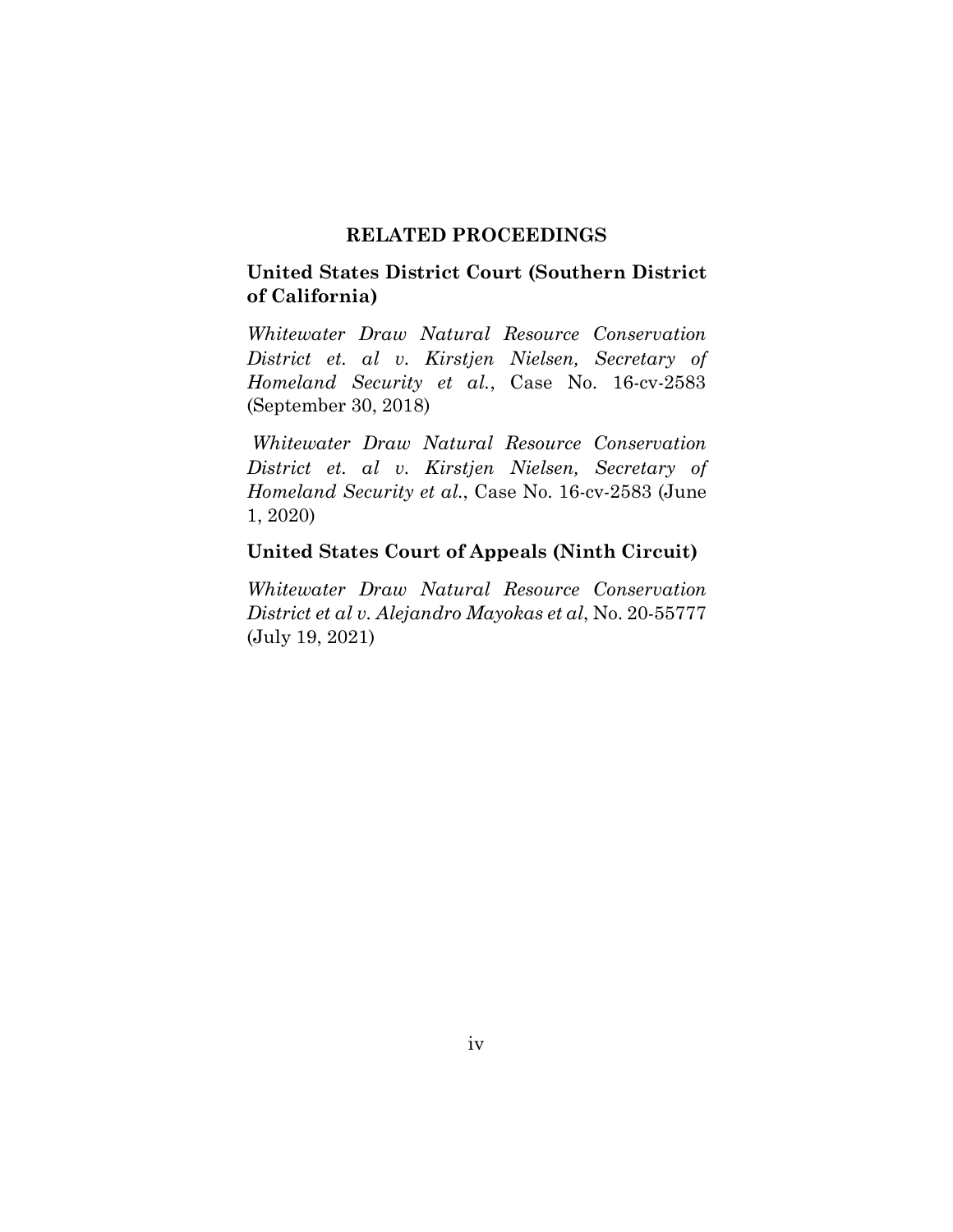# **TABLE OF CONTENTS**

|                             | PARTIES TO THE PROCEEDINGS AND RULE<br>29.6 DISCLOSURE STATEMENT  ii                                                                                                                                                                               |
|-----------------------------|----------------------------------------------------------------------------------------------------------------------------------------------------------------------------------------------------------------------------------------------------|
|                             |                                                                                                                                                                                                                                                    |
|                             |                                                                                                                                                                                                                                                    |
|                             |                                                                                                                                                                                                                                                    |
|                             | PETITION FOR A WRIT OF CERTIORARI 1                                                                                                                                                                                                                |
|                             |                                                                                                                                                                                                                                                    |
|                             |                                                                                                                                                                                                                                                    |
|                             | RELEVANT STATUTORY PROVISIONS 2                                                                                                                                                                                                                    |
|                             |                                                                                                                                                                                                                                                    |
| $\mathbf{L}$<br>II.<br>III. | The Ninth Circuit twisted basic principles<br>of administrative law beyond recognition to<br>avoid the possibility of public disclosure<br>and participation in the immigration<br>A) Legal and Factual Background of<br>DHS's NEPA Procedures  15 |
|                             | B) The Manual is clearly reviewable                                                                                                                                                                                                                |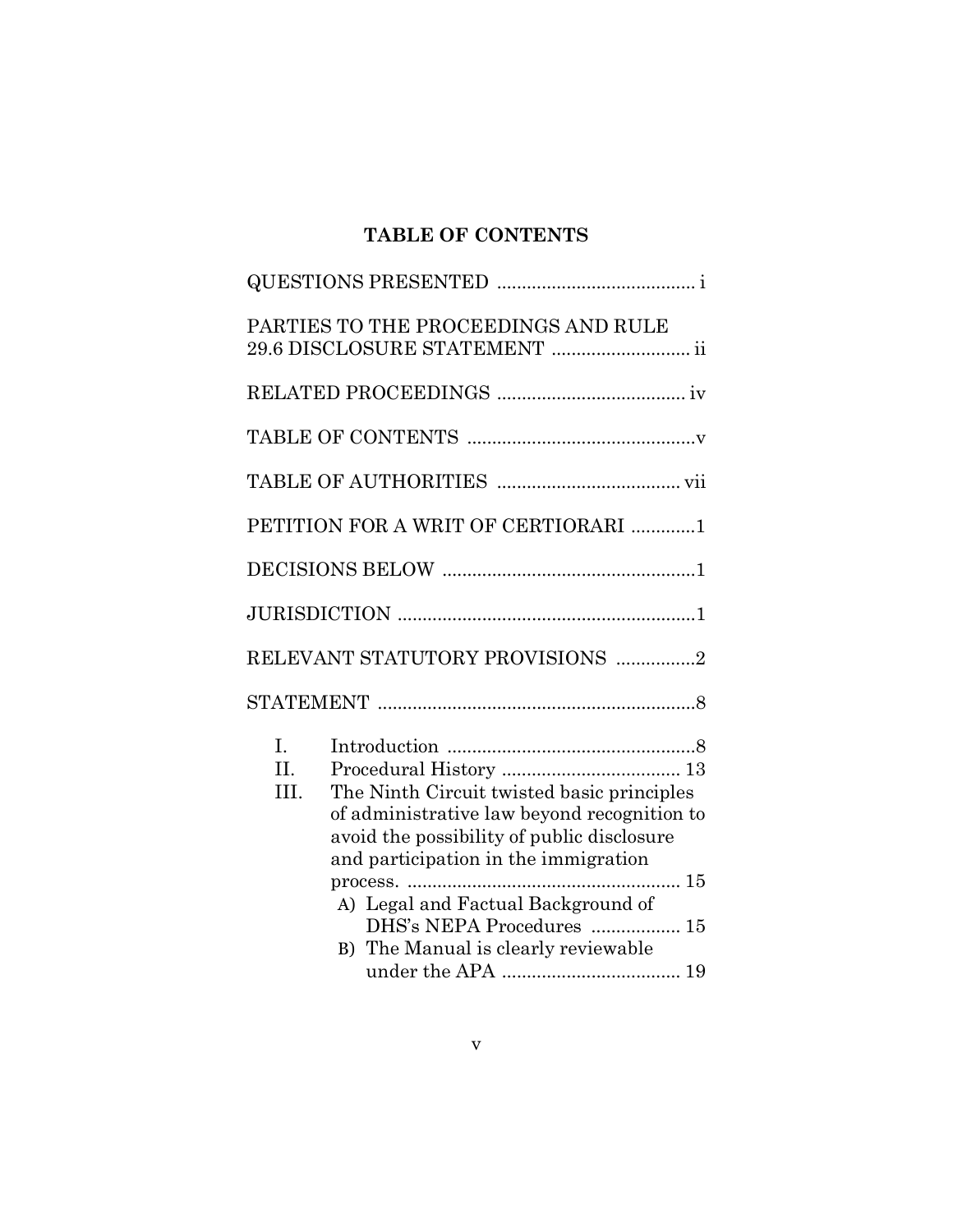|     | C) The lower courts ruled the Manual also                        |
|-----|------------------------------------------------------------------|
|     | needed to include a specific                                     |
|     | determination of an individual project                           |
|     |                                                                  |
|     | D) The Ninth Circuit's freewheeling use of                       |
|     | the <i>Bennett</i> test in order to allow DHS                    |
|     | to maintain its blindspot to the envi-                           |
|     | ronmental effects on immigration                                 |
|     | creates extremely harmful precedent. . 25                        |
| IV. | The Ninth Circuit created an erroneous                           |
|     | standing standard to allow immigration                           |
|     | related actions to escape scrutiny  26                           |
| V   |                                                                  |
|     |                                                                  |
|     | $\Omega$ DDFNDIV $\Lambda$ Opinion of the United States Count of |

APPENDIX A, Opinion of the United States Court of Appeals for the Ninth Circuit, Filed July 19, 2021.... 1a

APPENDIX B, Order of the United States District for the Southern District of California Denying Plaintiffs' Motion for Summary Judgment and Granting Defendants' Cross-Motion for Summary Judgment, Filed September 30, 2018..................... 47a

APPENDIX C, Excerpts from Defendant's Memo of Points and Authorities for Cross Motion for Summary Judgment, Filed May 24, 2019 ............. 85a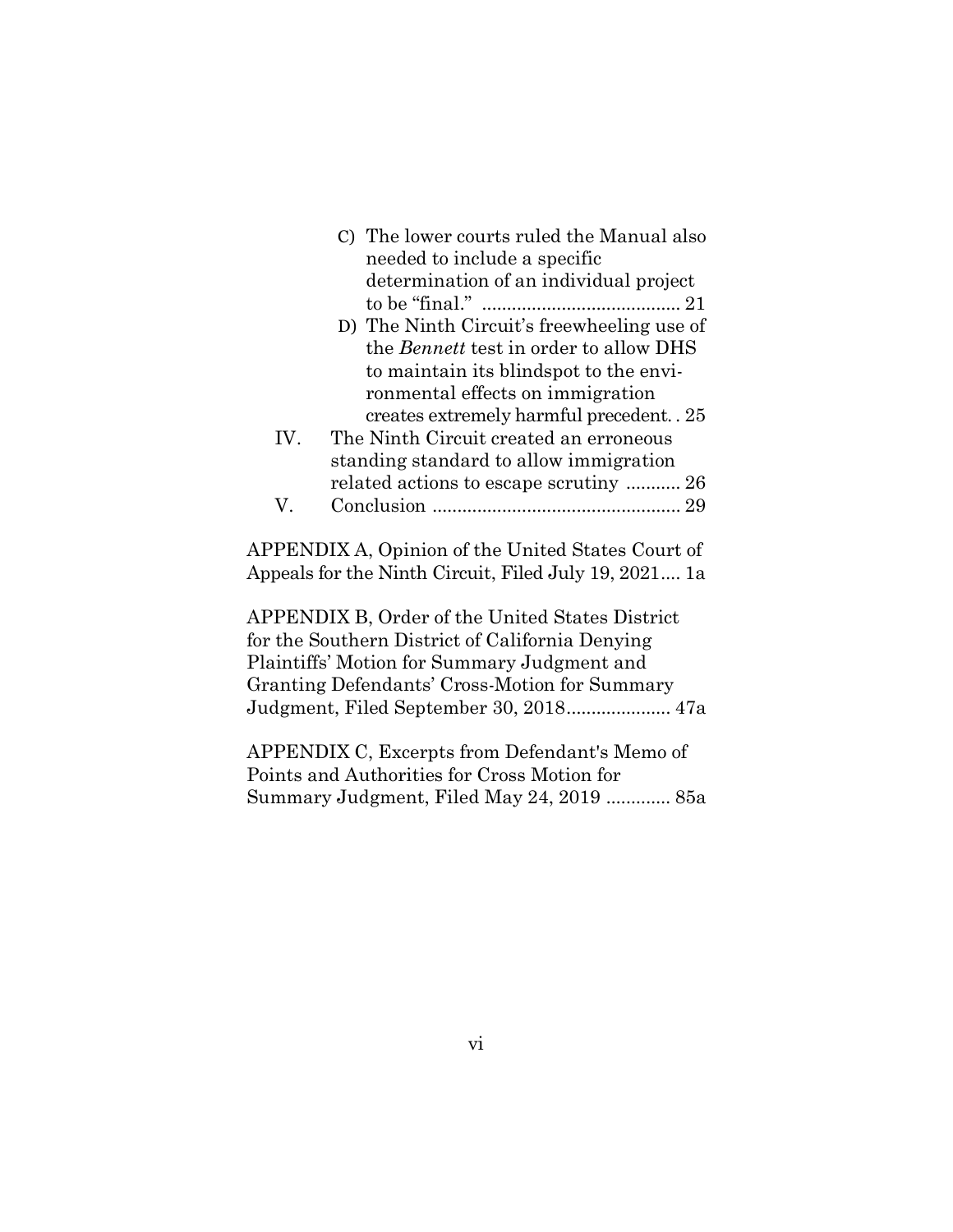## **TABLE OF AUTHORITIES**

## *Cases*

| Bennett v. Spear, 520 U.S. 154 (1997) i, 19, 22, 25, 26                                            |
|----------------------------------------------------------------------------------------------------|
| Calvert Cliffs' Coordinating Comm., Inc. v. U.S.<br>Atomic Energy Comm'n, 449 F.2d 1109 (D.C. Cir. |
|                                                                                                    |
| Friends of the Earth, Inc. v. Laidlaw Envtl. Servs.                                                |
| Helgeson v. Bureau of Indian Affairs, 153 F.3d 1000                                                |
| Kleppe v. Sierra Club, 427 U.S. 390 (1976) 28                                                      |
| Lujan v. Defenders of Wildlife, 504 U.S. 555                                                       |
| Mach Mining, LLC v. EEOC, 575 U.S. 480 (2015)  25                                                  |
| Oregon Natural Desert Ass'n v. United States Forest                                                |
| Robertson v. Methow Valley Citizens Council, 490                                                   |
| Safer Chemicals, Healthy Families v. EPA, 943 F.3d                                                 |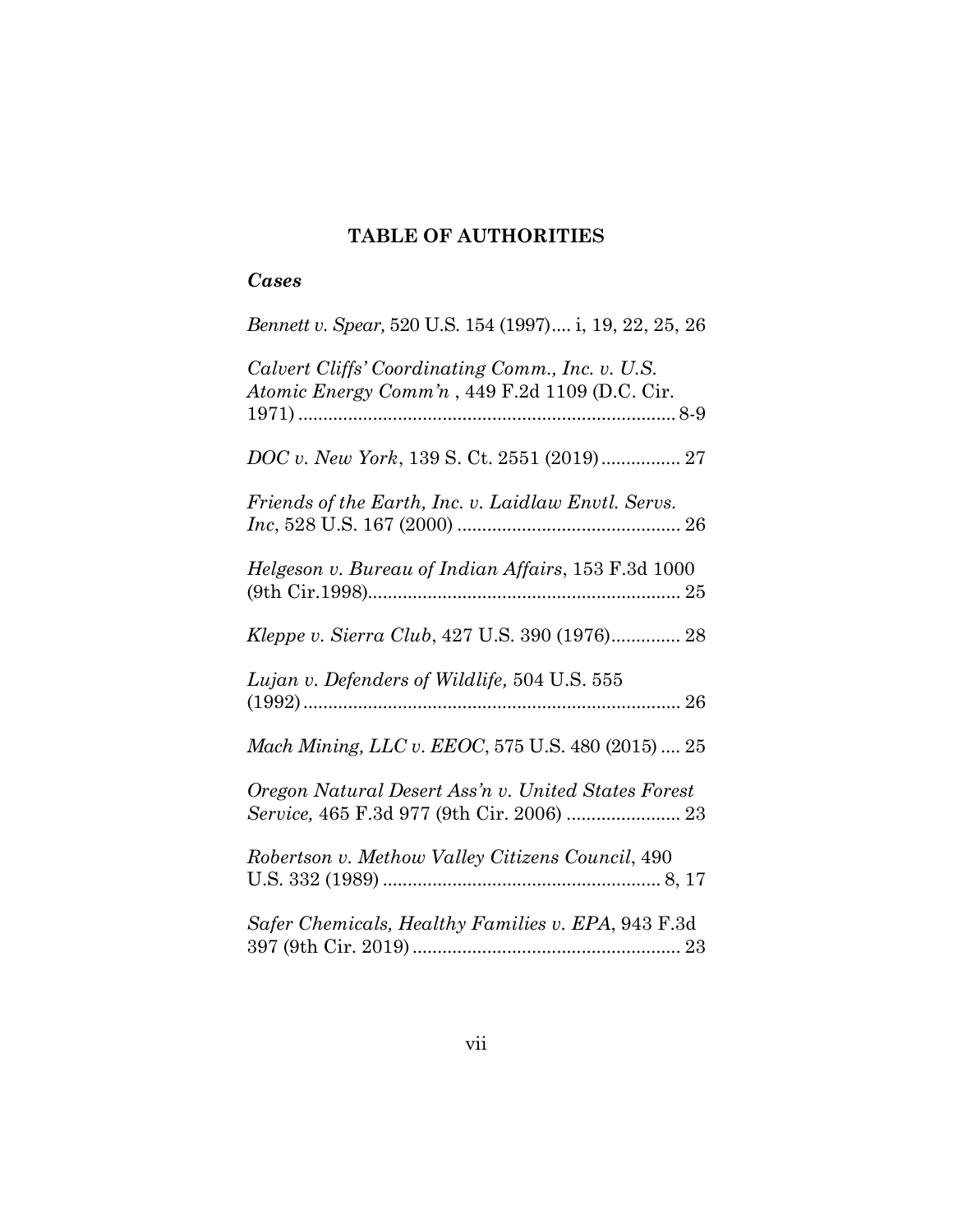| Sierra Club v. Bosworth, 510 F.3d 1016 (9th Cir.  |  |
|---------------------------------------------------|--|
|                                                   |  |
|                                                   |  |
| Wild Watershed v. Hurklocker, 961 F.3d 1119 (10th |  |
|                                                   |  |

## **Statutes**

# **Other Authorities**

| 40 CFR Part 1500.1 (1978 archived)  17 |  |
|----------------------------------------|--|
|                                        |  |
| 46 Fed. Reg. 7,953 (Jan. 26, 1981)  15 |  |
| 79 Fed. Reg. 32,563 (June 5, 2014) 19  |  |
|                                        |  |
|                                        |  |
|                                        |  |
|                                        |  |
|                                        |  |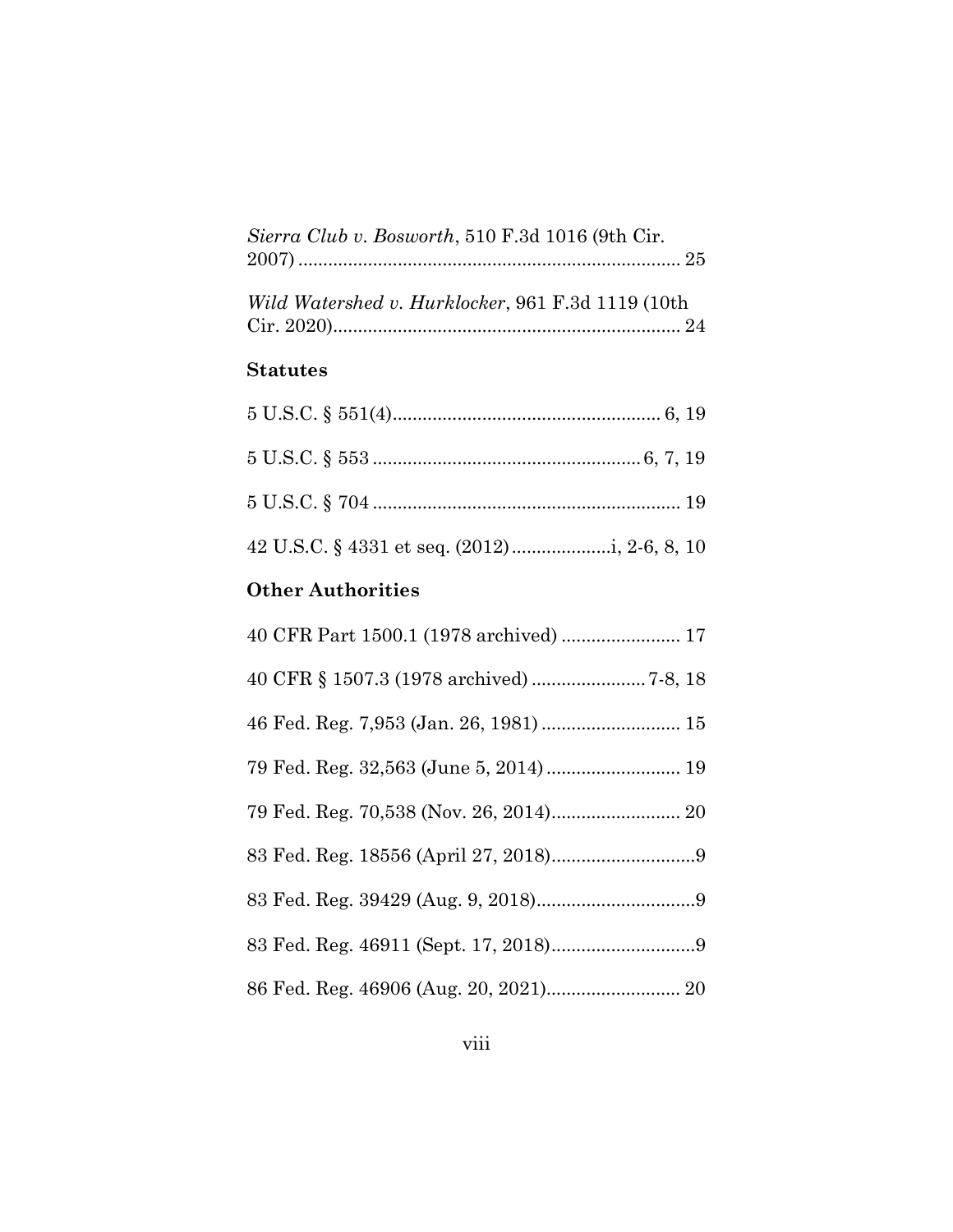| 86 Fed Reg 53736 (Sept. 28, 2021) 16                                                                                                                                                                |
|-----------------------------------------------------------------------------------------------------------------------------------------------------------------------------------------------------|
| Philip Cafaro, How Many Is Too Many? The<br>Progressive Argument for Reducing Immigration Into<br>the United States, Chicago: The University of                                                     |
| Steven Camarota & Karen Zeigler, Projecting the<br>Impact of Immigration on the U.S. Population, CTR.                                                                                               |
| COUNCIL ON ENV'T QUALITY, A CITIZEN'S GUIDE TO                                                                                                                                                      |
|                                                                                                                                                                                                     |
| Leon Kolankiewicz, Immigration, Population<br>Growth, and the Environment, CTR. FOR IMMIGR.                                                                                                         |
| Press Release, White House, FACT SHEET:<br>President Biden Sets 2030 Greenhouse Gas Pollution<br>Reduction Target Aimed at Creating Good-Paying<br>Union Jobs and Securing U.S. Leadership on Clean |
| Press Release, White House, Statement by President<br>Joe Biden on Refugee Admissions (May 3, 2021) 12                                                                                              |
| U.S. Department of Homeland Security Directive                                                                                                                                                      |
| U.S. Department of Homeland Security Instruction                                                                                                                                                    |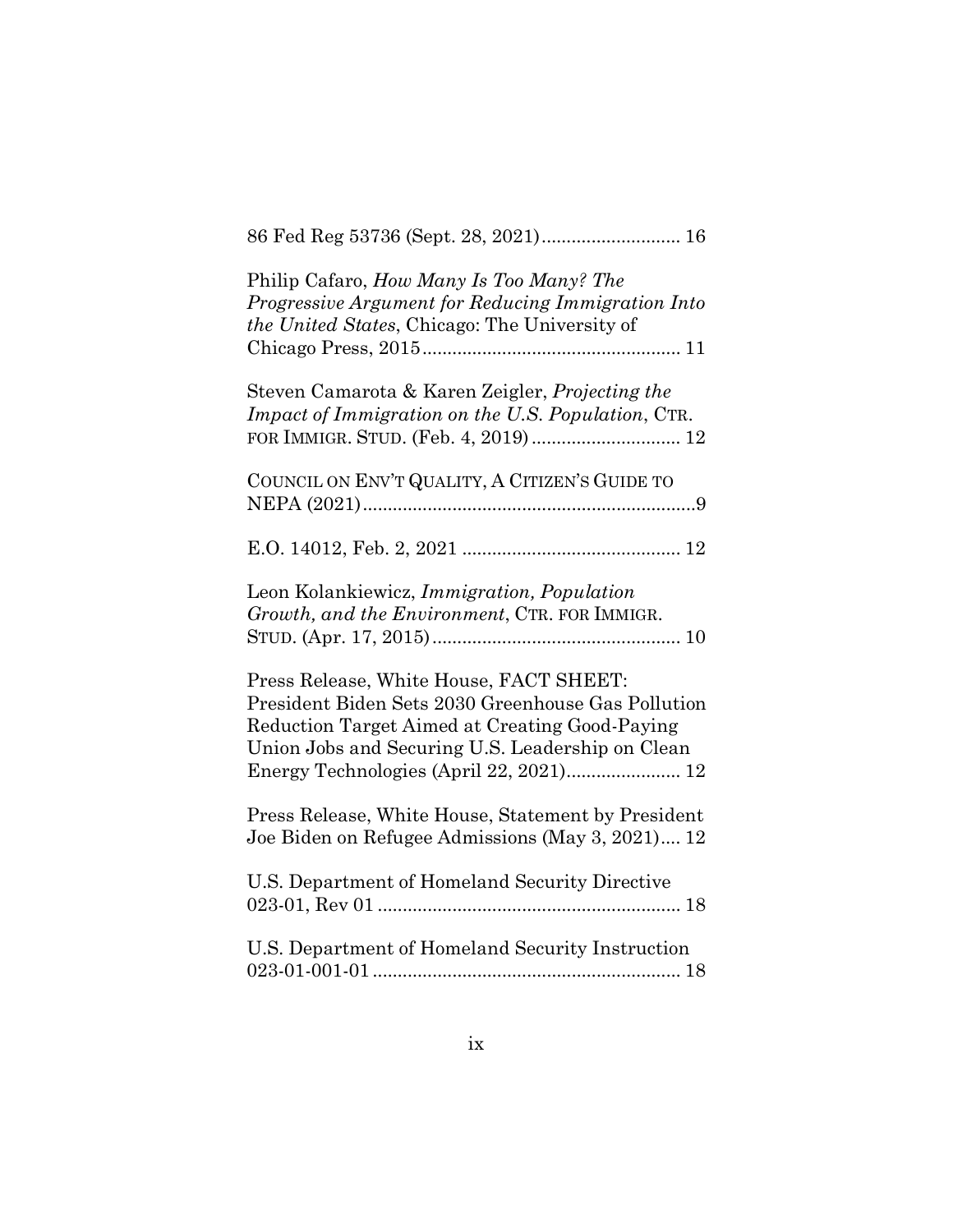#### **PETITION FOR A WRIT OF CERTIORARI**

Petitioners Whitewater Draw Natural Resource Conservation District, the Hereford Natural Resource Conservation District, the Arizona Association of Conservation Districts, Californians for Population Stabilization, Scientists and Environmentalists for Population Stabilization, New Mexico Cattle Growers Association, Glen Colton, and Ralph Pope respectfully petition this Court for a writ of certiorari to review the judgment of the United States Court of Appeals for the Ninth Circuit.

#### **DECISIONS BELOW**

The Ninth Circuit's opinion was entered on July 19, 2021 and reported at 5 F.4th 991. The opinion is reproduced in the appendix hereto ("App") at 1a-46a.

The district court's September 30, 2018 opinion is reported at 2018 U.S. Dist. LEXIS 169560 and its June 1, 2020 opinion is reported at 2020 U.S. Dist. LEXIS 96483 and 2020 WL 2849943. These opinions are reproduced in the appendix hereto at App. at 47a-84a.

#### **JURISDICTION**

The Ninth Circuit entered judgment on July 19, 2021. The jurisdiction of this Court is invoked under 28 U.S. § 1254(1).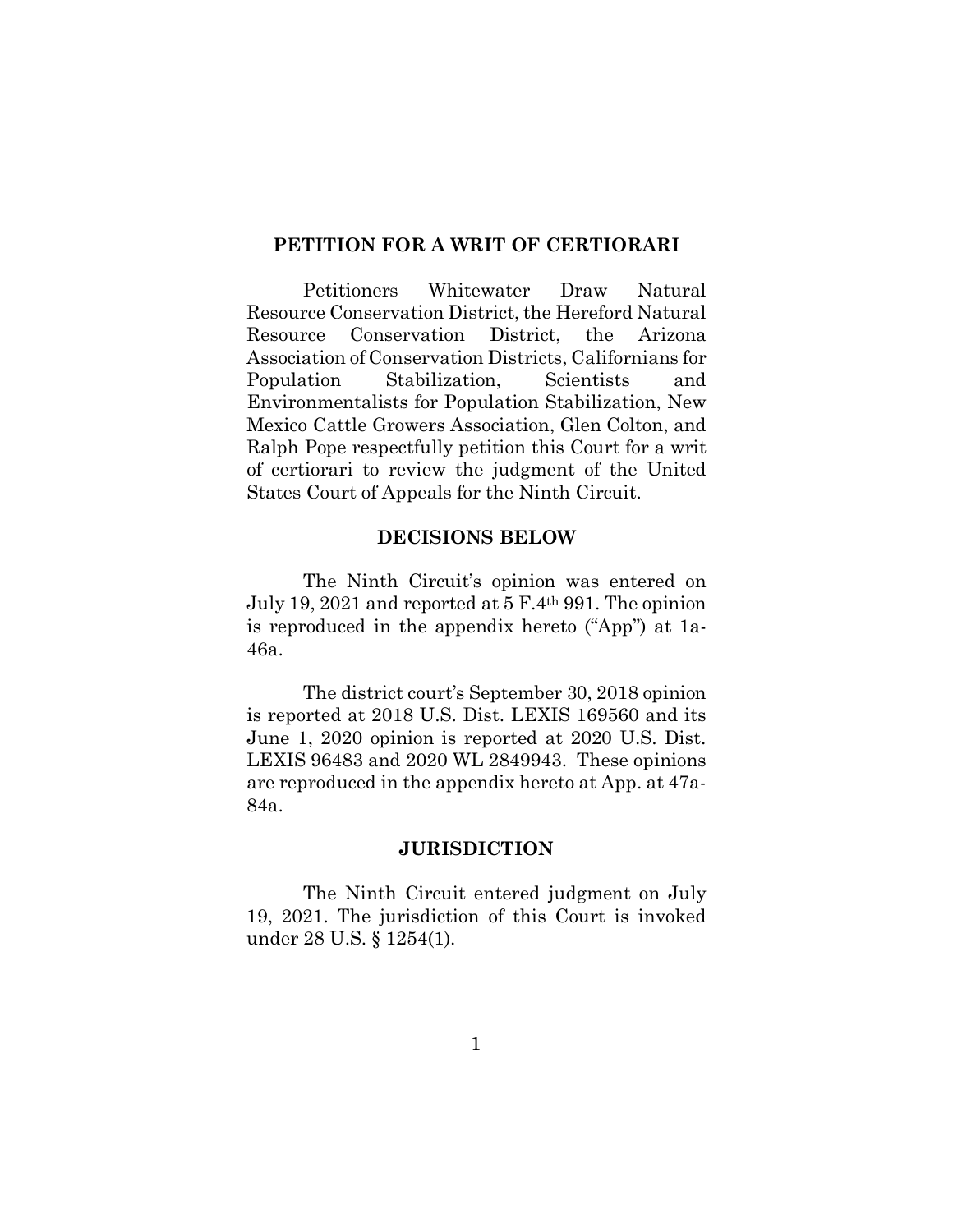#### **RELEVANT STATUTORY PROVISIONS**

#### **Excerpts from the National Environmental Policy Act**

#### **42 U.S.C. 4331**

(a) The Congress, recognizing the profound impact of man's activity on the interrelations of all components of the natural environment, particularly the profound influences of population growth, high-density urbanization, industrial expansion, resource exploitation, and new and expanding technological advances and recognizing further the critical importance of restoring and maintaining environmental quality to the overall welfare and development of man, declares that it is the continuing policy of the Federal Government, in cooperation with State and local governments, and other concerned public and private organizations, to use all practicable means and measures, including financial and technical assistance, in a manner calculated to foster and promote the general welfare, to create and maintain conditions under which man and nature can exist in productive harmony, and fulfill the social, economic, and other requirements of present and future generations of Americans.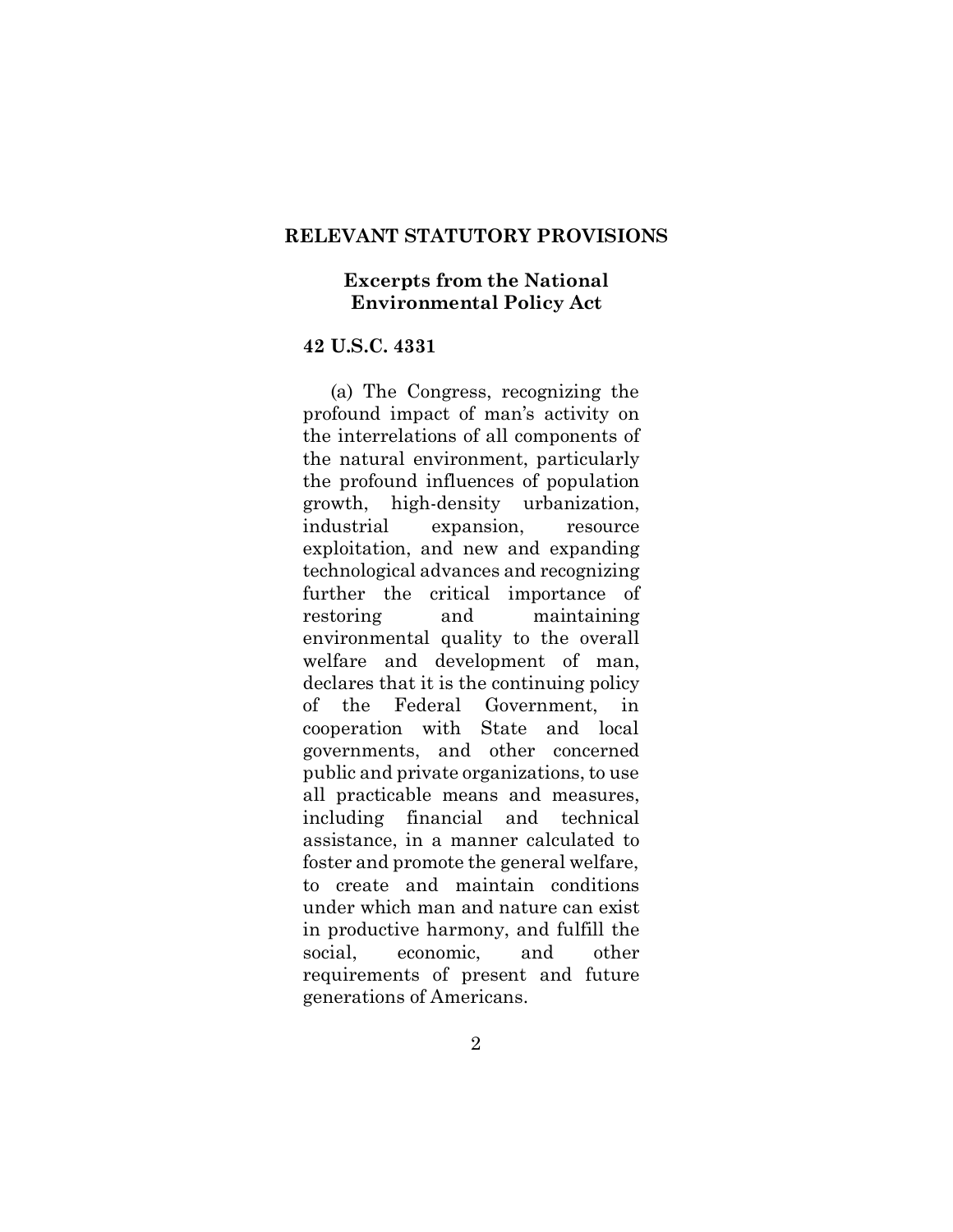(b) In order to carry out the policy set forth in this chapter, it is the continuing responsibility of the Federal Government to use all practicable means, consistent with other essential considerations of national policy, to improve and coordinate Federal plans, functions, programs, and resources to the end that the Nation may—

(1) fulfill the responsibilities of each generation as trustee of the environment for succeeding generations;

(2) assure for all Americans safe, healthful, productive, and esthetically and culturally pleasing surroundings;

(3) attain the widest range of beneficial uses of the environment without degradation, risk to health or safety, or other undesirable and unintended consequences;

(4) preserve important historic, cultural, and natural aspects of our national heritage, and maintain, wherever possible, an environment which supports diversity and variety of individual choice;

(5) achieve a balance between population and resource use which will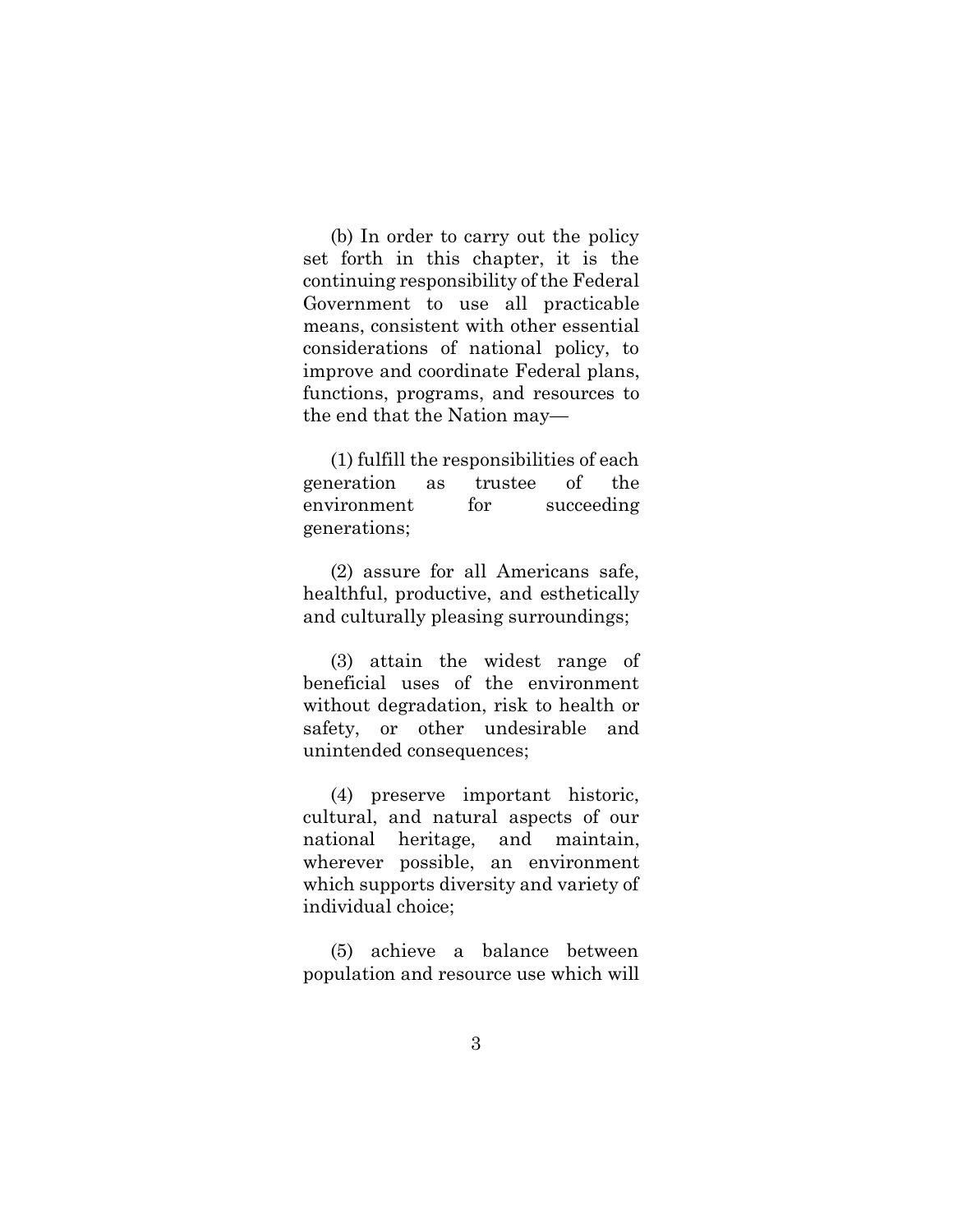permit high standards of living and a wide sharing of life's amenities; and

(6) enhance the quality of renewable resources and approach the maximum attainable recycling of depletable resources.

(c) The Congress recognizes that each person should enjoy a healthful environment and that each person has a responsibility to contribute to the preservation and enhancement of the environment.

#### **42 U.S.C. § 4332(2)(C)**

The Congress authorizes and directs that, to the fullest extent possible: ….

2) all agencies of the Federal Government shall—

(C) include in every recommendation or report on proposals for legislation and other major Federal actions significantly affecting the quality of the human environment, a detailed statement by the responsible official on—

(i) the environmental impact of the proposed action,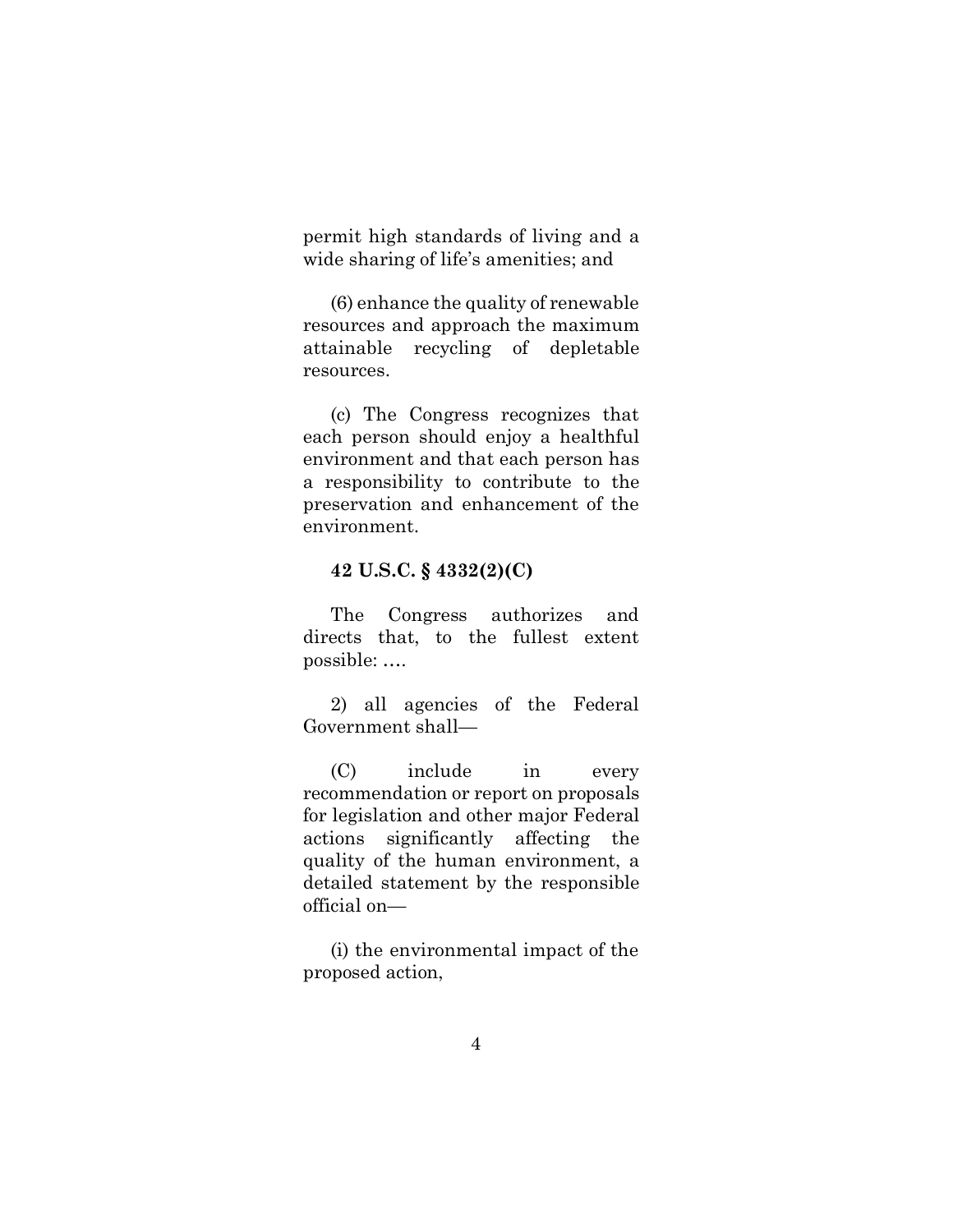(ii) any adverse environmental effects which cannot be avoided should the proposal be implemented,

(iii) alternatives to the proposed action,

(iv) the relationship between local short-term uses of man's environment and the maintenance and enhancement of long-term productivity, and

(v) any irreversible and irretrievable commitments of resources which would be involved in the proposed action should it be implemented.

Prior to making any detailed statement, the responsible Federal official shall consult with and obtain the comments of any Federal agency which has jurisdiction by law or special expertise with respect to any environmental impact involved. Copies of such statement and the comments and views of the appropriate Federal, State, and local agencies, which are authorized to develop and enforce environmental standards, shall be made available to the President, the Council on Environmental Quality and to the public as provided by section 552 of title 5, and shall accompany the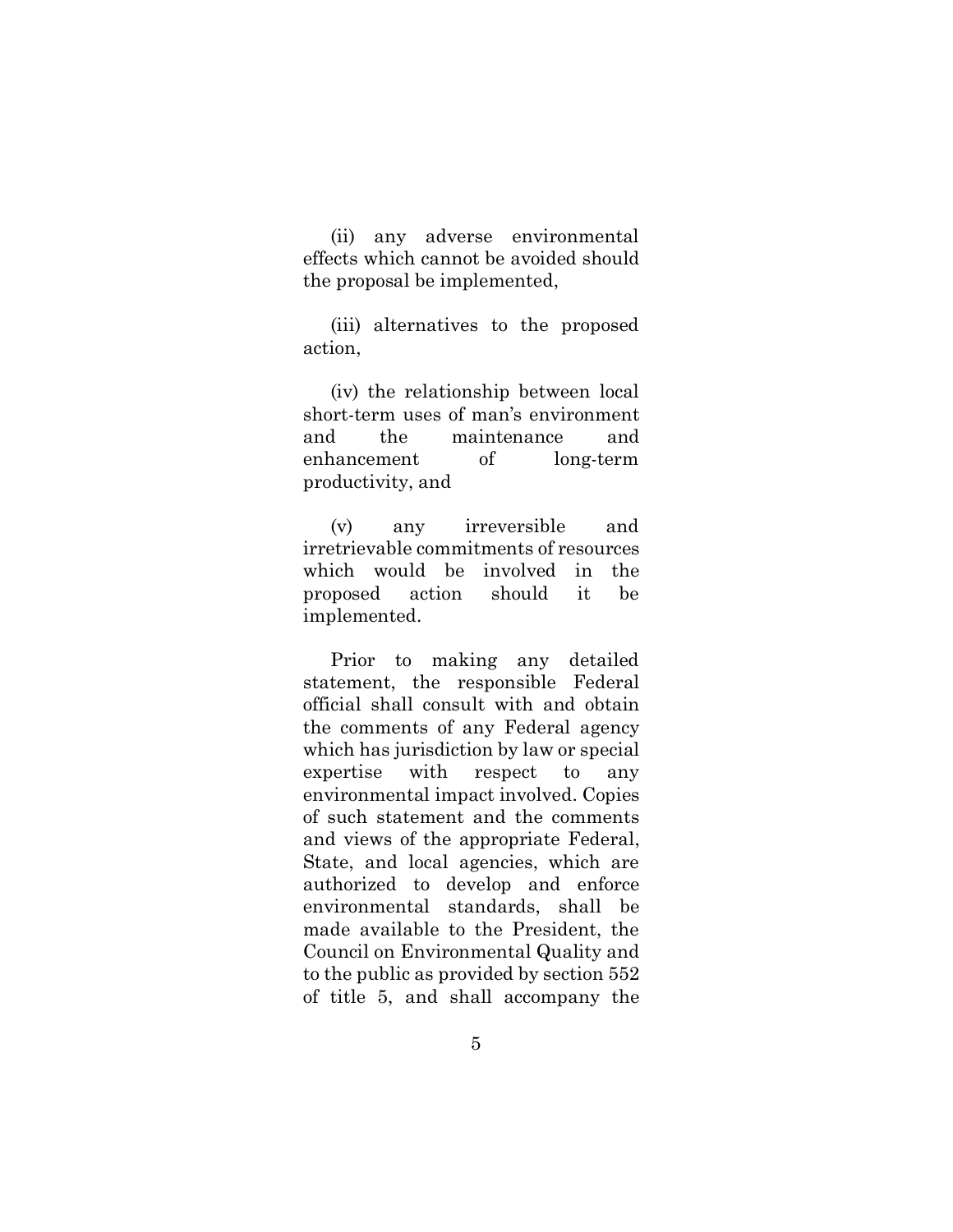proposal through the existing agency review processes;

## **Excerpts from the Administrative Procedures Act**

## **5 U.S.C. § 551(4)**

"rule" means the whole or a part of an agency statement of general or particular applicability and future effect designed to implement, interpret, or prescribe law or policy or describing the organization, procedure, or practice requirements of an agency

## **5 U.S.C. § 553**

General notice of proposed rulemaking shall be published in the Federal Register, unless persons subject thereto are named and either personally served or otherwise have actual notice thereof in accordance with law. The notice shall include—

(1) a statement of the time, place, and nature of public rule making proceedings;

(2) reference to the legal authority under which the rule is proposed; and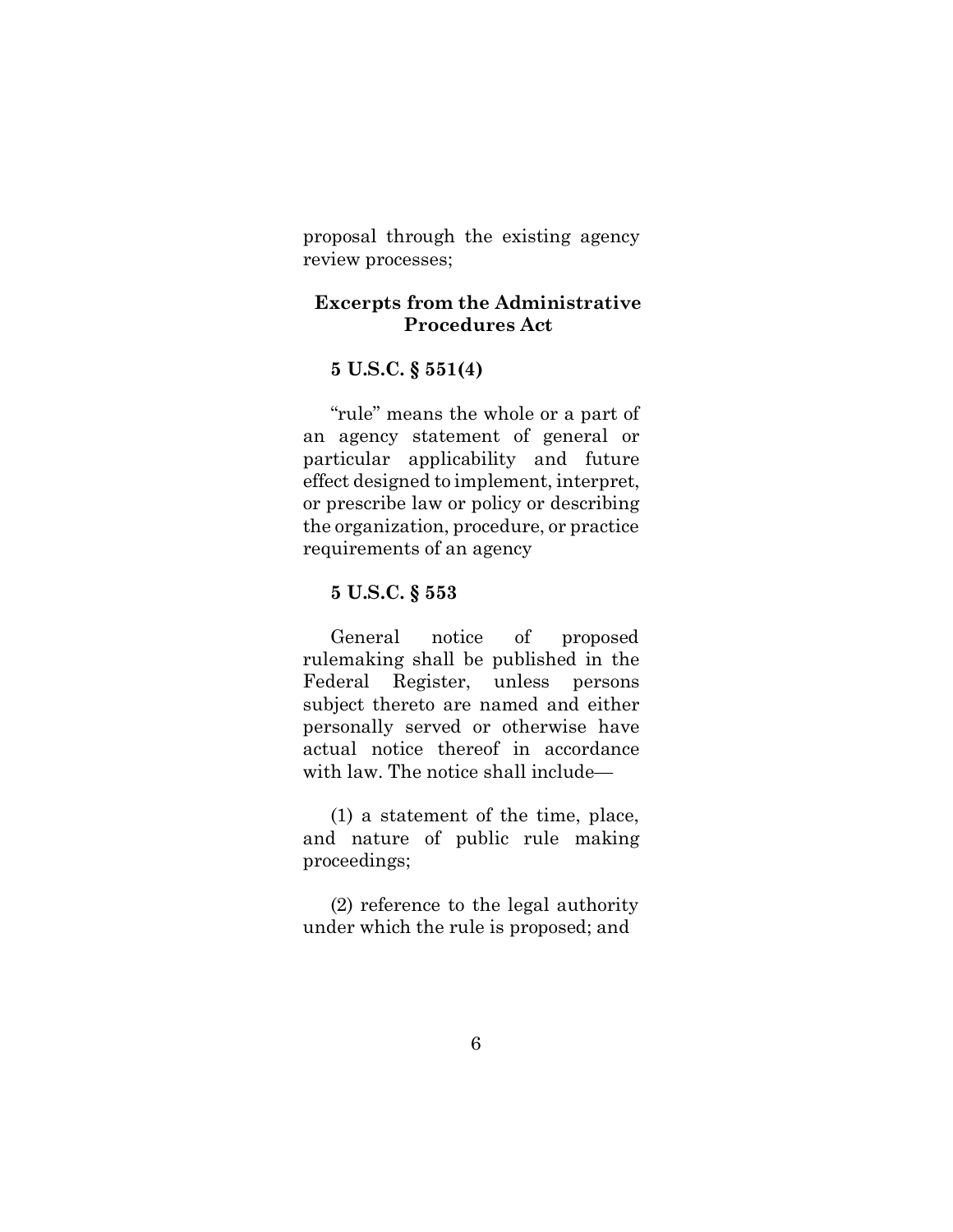(3) either the terms or substance of the proposed rule or a description of the subjects and issues involved.

#### **5 U.S.C. § 706**

… the reviewing court shall decide all relevant questions of law, interpret constitutional and statutory provisions, and determine the meaning or applicability of the terms of an agency action. The reviewing court shall—

(2) hold unlawful and set aside agency action, findings, and conclusions found to be—

(A) arbitrary, capricious, an abuse of discretion, or otherwise not in accordance with law;

#### **Regulations**

40 C.F.R. §1507.3 (1978 archived) Agency procedures. (a) Not later than eight months after publication of these regulations as finally adopted in the FEDERAL REGISTER, or five months after the establishment of an agency, whichever shall come later, each agency shall as necessary adopt procedures to supplement these regulations. When the agency is a department, major subunits are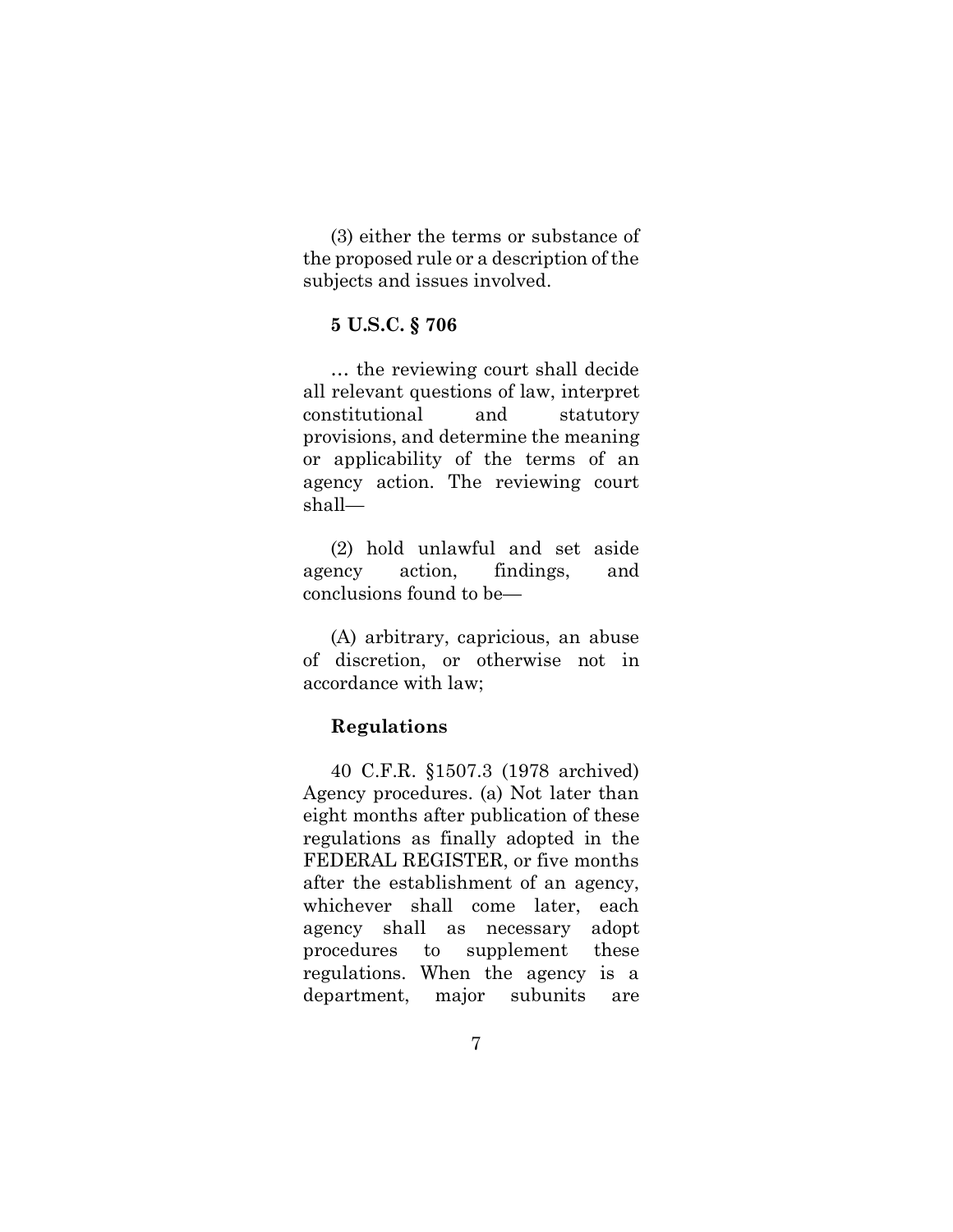encouraged (with the consent of the department) to adopt their own procedures. Such procedures shall not paraphrase these regulations. They shall confine themselves to implementing procedures. Each agency shall consult with the Council while developing its procedures and before publishing them in the FEDERAL REGISTER for comment.

#### **STATEMENT**

#### **I. Introduction**

The National Environmental Policy Act, 42 U.S.C. § 4331 et seq. (2012) ("NEPA"), requires that the federal government consider the environmental impacts of their actions before making the decision to act. NEPA ensures that the agency will both have available and "carefully consider… detailed information concerning significant environmental impacts; it also guarantees that the relevant information will be made available to the larger audience that may also play a role in both the decisionmaking process and the implementation of that decision." *Robertson v. Methow Valley Citizens Council*, 490 U.S. 332, 349 (1989).

As long as NEPA has existed, federal agencies have been tempted to simply ignore its mandate. However, the courts' first major interpretation of the law made clear that NEPA is not merely aspirational. In *Calvert Cliffs' Coordinating Comm., Inc. v. U.S. Atomic Energy Comm'n*, the D.C. Circuit held: "the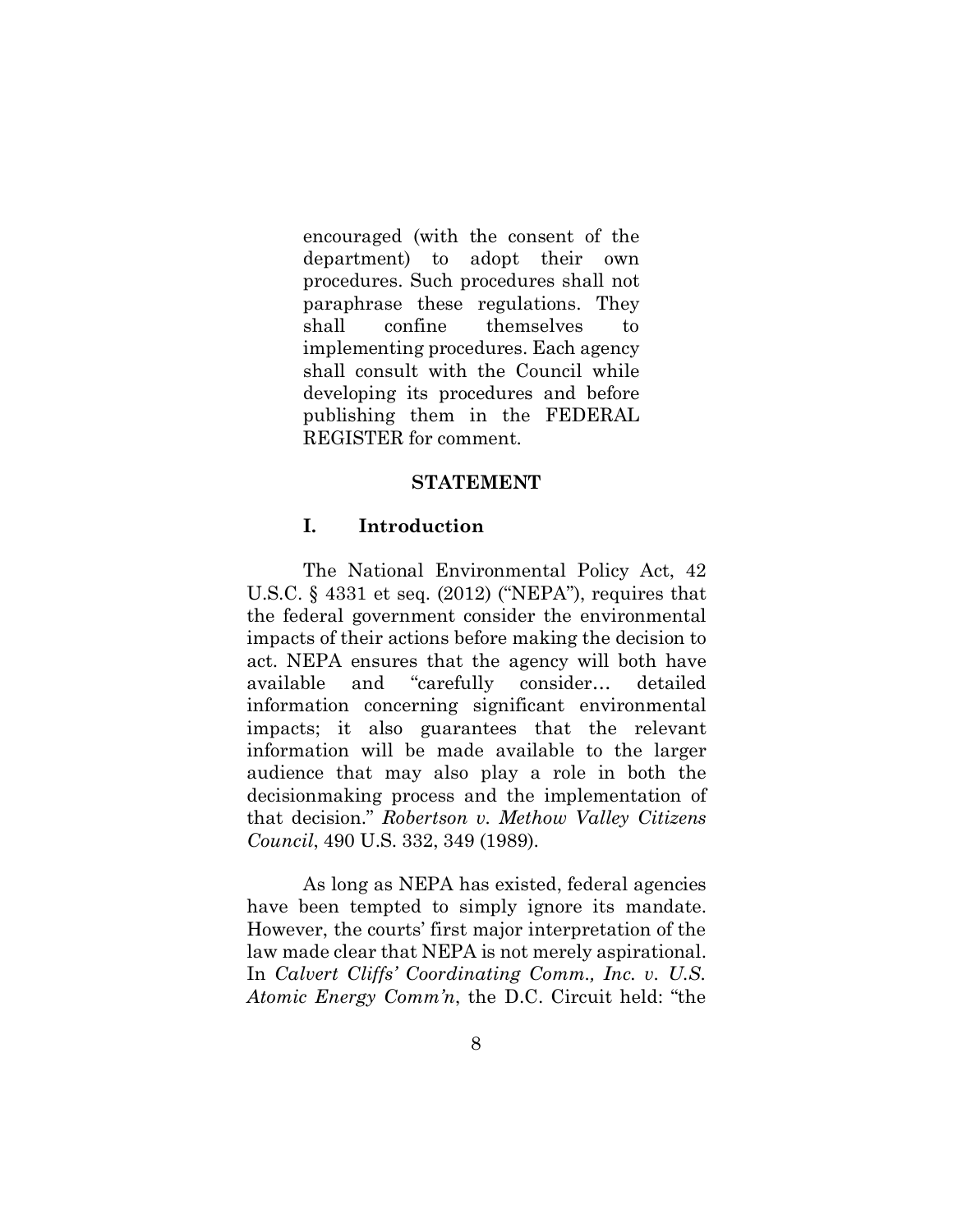statute's language does not provide an "escape hatch for footdragging agencies; it does not make NEPA's procedural requirements somehow discretionary. Congress did not intend the Act to be a paper tiger."449 F.2d 1109, 1114 (D.C. Cir. 1971) (citations omitted). Since this ruling, NEPA has mandated environmental review of hundreds of different kinds of actions. As explained in *A Citizens' Guide to NEPA*: "The Federal Government takes hundreds of actions every day that may be subject to NEPA, including Federal construction projects, plans to manage and develop federally owned lands, and Federal approvals of non-Federal activities such as grants, licenses, and permits." COUNCIL ON ENV'T QUALITY, A CITIZEN'S GUIDE TO NEPA 4 (2021).

However, one of the federal government's most environmentally significant policies—the government controlled addition of tens of millions of people to the population of the U.S. through immigration—has *never* been reviewed under NEPA. Even as the federal government conducts elaborate reviews of comparatively environmentally trivial federal actions on a regular basis,<sup>[1](#page-18-0)</sup> it simply ignores the massive environmental significance of federally implemented population growth and transfer. Such a considerable

<span id="page-18-0"></span><sup>&</sup>lt;sup>1</sup> To mention a few examples, federal agencies have conducted environmental assessments of programs requiring owners of antennas to register them with the Federal Aviation Administration, *see* 83 Fed. Reg. 46911 (Sept. 17, 2018)*;* the effects of a network of moored buoys and coastal stations operated by the National Oceanic and Atmospheric Administration, *see* 83 Fed. Reg. 39429, (Aug. 9, 2018); and the effects of the issuance of credit assistance under the Water Infrastructure and Finance Act, 83 Fed. Reg. 18556 (April 27, 2018).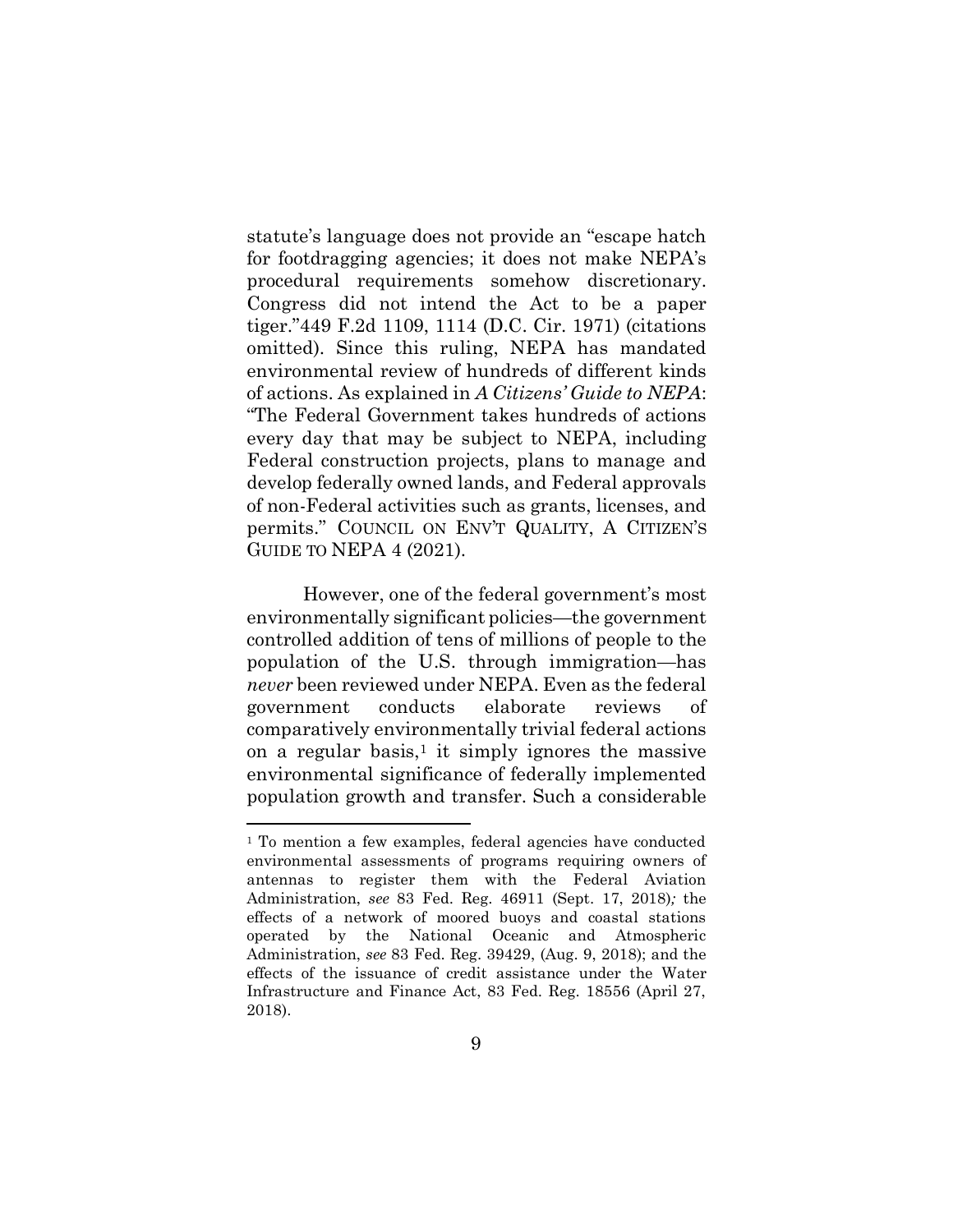omission would have been confounding to the architects of NEPA—the statute specifically names population growth as a key reason for NEPA's passage. *See* 42 U.S.C. § 4331(a) ("The Congress, recognizing the profound impact of man's activity on the interrelations of all components of the natural environment, particularly the profound influences of population growth..."); *id.* at § 4331(b) (describing the purpose of NEPA as "achiev[ing] a balance between population and resource use").

Concern about population growth was *the* issue animating the environmental movement when NEPA became law in 1970, and, in the U.S. today national population growth continues to lead to a host of significant effects. Examples include traffic congestion, energy consumption, water resources, wildlife and its habitats, our ecological footprint, urban sprawl and the loss of rural lands, carbon dioxide emissions, soil and air quality, vegetation, noise, recreation, visual resources (aesthetics), cultural and historic resources, and waste management (including hazardous and toxic wastes).[2](#page-19-0) Discussion of all of these particular impacts on particular citizens and locations are frequently found within the environmental impact studies produced by the government as part of their NEPA compliance. But even when environmentalists object to the building of a new road or reservoir because of its destruction of natural habitats, proponents of these projects will often win the debate by pointing

<span id="page-19-0"></span><sup>2</sup> *See* Leon Kolankiewicz, *Immigration, Population Growth, and the Environment*, CTR. FOR IMMIGR. STUD. (Apr. 17, 2015), https://cis.org/Report/Immigration-Population-Growth-and-Environment.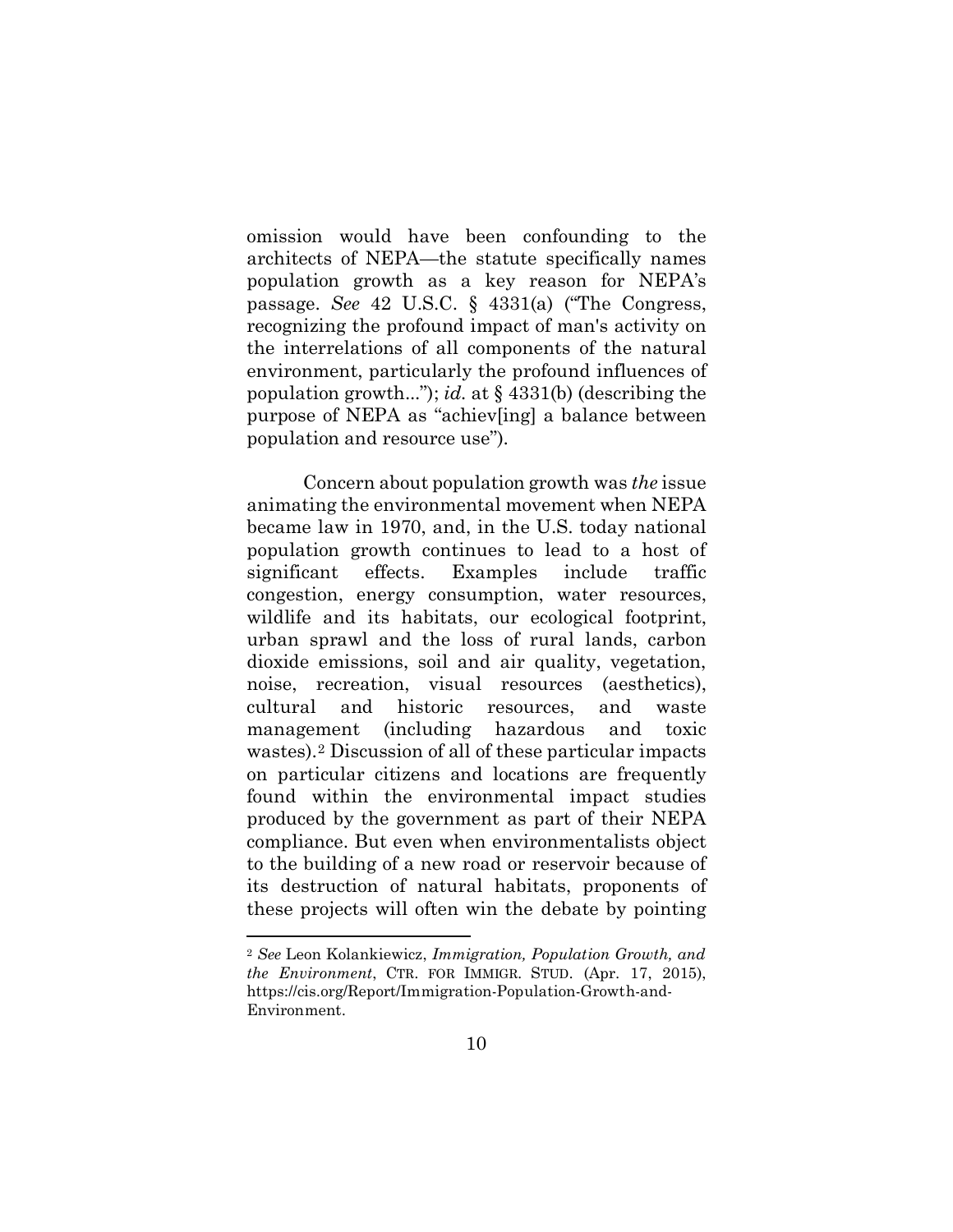out that population growth makes these projects necessary despite their environmental downsides.[3](#page-20-0)

The idea that NEPA mandates discussion of the inevitable consequences of population growth but not the causes of population growth turns the purpose of NEPA on its head. The effects of continued population growth will only become more significant in the future if the United States remains on its current population growth trajectory, and Americans continue to feel the effects of ever-greater overcrowding in their daily lives. Within national boundaries, the effects of urban sprawl and farmland loss; habitat and biodiversity loss, and the increase of water demands and water withdrawals from natural systems have changed the way Americans live over the past few decades. Globally, those effects include an increase in worldwide levels of greenhouse gas emissions. Immigrants and their children almost universally are responsible for significantly more greenhouse gas emissions than they would have been if they never emigrated from their home countries.

The lack of the application of NEPA to immigration has led to erratic and inconsistent national environmental policy— the avoidance of which was one of the original statute's goals. For instance, the current Presidential Administration has placed a heightened focus on greatly augmenting the population through the expansion of the pathways of

<span id="page-20-0"></span><sup>3</sup> *See* PHILIP CAFARO, HOW MANY IS TOO MANY? THE PROGRESSIVE ARGUMENT FOR REDUCING IMMIGRATION INTO THE UNITED STATES 105-107 (2015).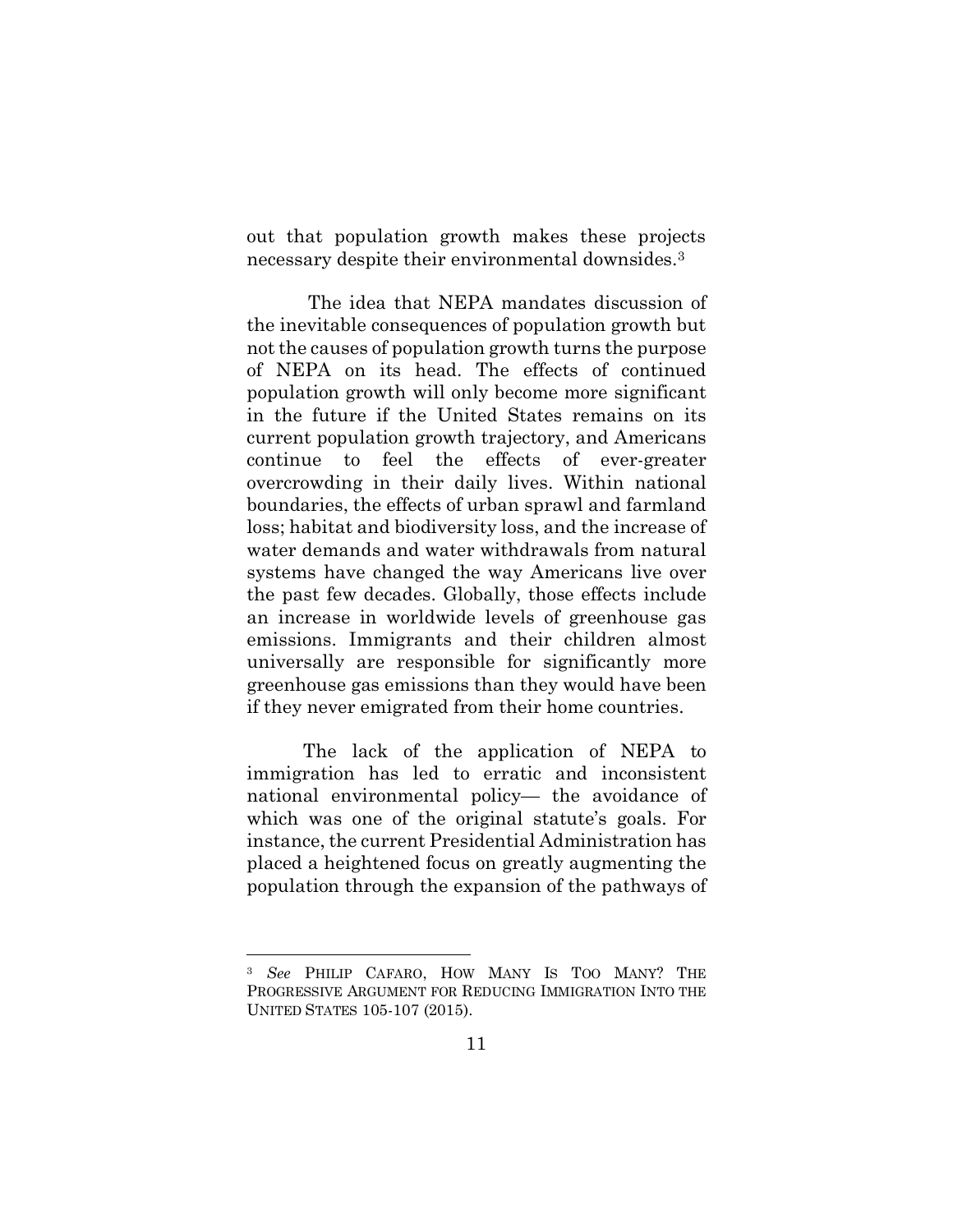immigration to the U.S.[4](#page-21-0) At the same time, it has called for the sharp reduction of national and global greenhouse emissions as a matter of imminent emergency.[5](#page-21-1) A massive expansion in immigration acts at cross purposes to reduce U.S. greenhouse gas emissions by 50% of 2005 levels by 2030. In essence, continuing to neglect the environmental effects of immigration is incompatible with achieving NEPA's goal of environmentally enlightened decisionmaking.

Taking into account the effects of immigration on population growth is so crucial, because, in recent decades, the vast majority of national population growth has been, and continues to be, due to immigration, which is regulated by the Department of Homeland Security ("DHS").[6](#page-21-2) DHS's actions are therefore largely the direct cause of national population growth. If any kind of federal actions at all

<span id="page-21-0"></span><sup>4</sup> *See, e.g*, "Our Nation is enriched socially and economically by the presence of immigrants… The Federal Government should develop welcoming strategies that promote integration, inclusion, and citizenship E.O. 14012, Feb. 2, 2021; *see also*, policy statements that the Administration will "use every tool available" to increase the number of refugees settled in the United States. Press Release, White House, Statement by President Joe Biden on Refugee Admissions (May 3, 2021), https://www.whitehouse.gov/briefing-room/statements-

releases/2021/05/03/statement-by-president-joe-biden-onrefugee-admissions/.

<span id="page-21-1"></span><sup>5</sup> Press Release, White House, FACT SHEET: President Biden Sets 2030 Greenhouse Gas Pollution Reduction Target Aimed at Creating Good-Paying Union Jobs and Securing U.S. Leadership on Clean Energy Technologies (April 22, 2021). 6 *See* Steven Camarota & Karen Zeigler, *Projecting the Impact of* 

<span id="page-21-2"></span>*Immigration on the U.S. Population*, CTR. FOR IMMIGR. STUD. (Feb. 4, 2019), https://cis.org/Report/Projecting-Impact-Immigration-US-Population.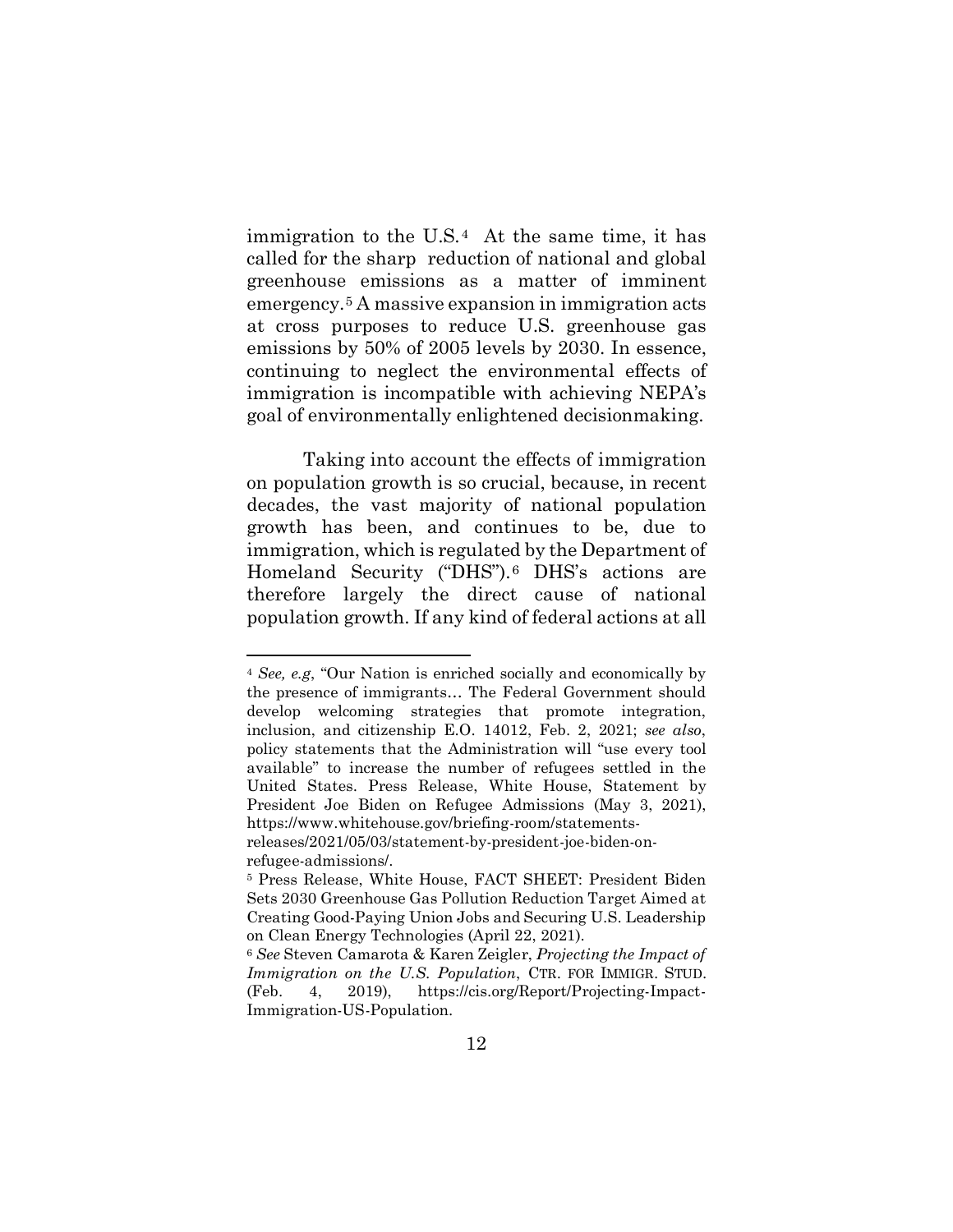should be subject to environmental review under NEPA, they would be those that implement policies adding tens of millions of people to the American population. However, DHS has not conducted *any* of the environmental impact assessments required by NEPA, allowing it to turn a blind eye for decades to the substantial environmental impacts, including cumulative impacts, resulting from immigration programs and policies.

The Ninth Circuit's and Southern District Court's opinions were animated not by a consistent application of environmental and standing case law but by an attempt to preserve this same agency blind spot to the environmental consequences of immigration from the possibility of challenge. As such, the Ninth Circuit's decision wreaks havoc on administrative law and must be overturned by this Court.

## **II. Procedural History**

Plaintiffs are environmental activists, scientists, and ranchers who live on the border. All have personally felt the environmental impacts of immigration on their lives and submitted affidavits detailing how the environmental impacts caused by immigration to specific areas they recreate, study, or live in, have personally affected them. Some of the plaintiffs swore to the effects of immigration driven population growth, resulting from both legal and illegal immigration. Others, those who live on ranches on the southwest border, averred to the devastating impacts on their homes and communities that that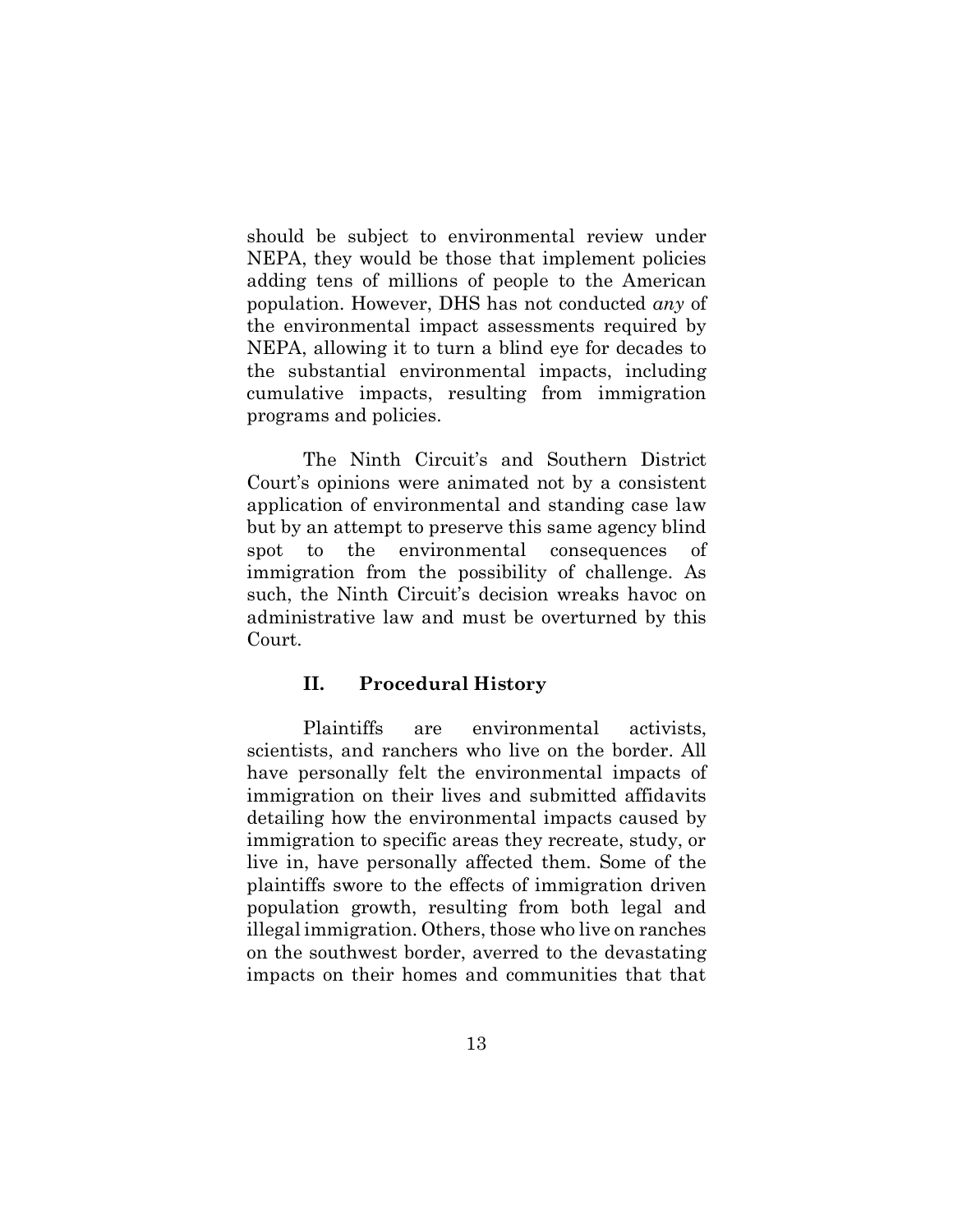illegal border crossing, driven by deliberately lax immigration enforcement policies.

The plaintiffs brought this NEPA challenge under the Administrative Procedure Act ("APA") against DHS for failing to conduct any NEPA review of their ongoing immigration policies, for adopting NEPA procedures that fail to consider immigration, for adopting "categorical exclusions["7](#page-23-0) impermissibly broad, for unlawfully applying those categorical exclusions to immigration programs, and for conducting an environmental assessment of its response to the 2014 border crisis that failed to consider the environmental effects of the border crisis. DHS brought a motion to dismiss against the first two claims on the basis that the APA did not allow review of its NEPA procedures or its immigration programs, and a summary judgment motion on the final three on the basis of standing. The district court granted both of DHS' motions and the Ninth Circuit affirmed the district court's rulings, and wrote a broader opinion on standing meant to eliminate any plaintiffs' ability to challenge any immigration programs altogether.

<span id="page-23-0"></span><sup>7</sup> The adoption of a categorical exclusion in an agency's NEPA procedures allows an agency to promulgate actions without conducing either an "environmental assessment" to determine whether the action will have effects, or an "environmental impact statement" to study what those effects are. The action is considered to be simply part of a category of actions that generally don't have significant environmental impacts.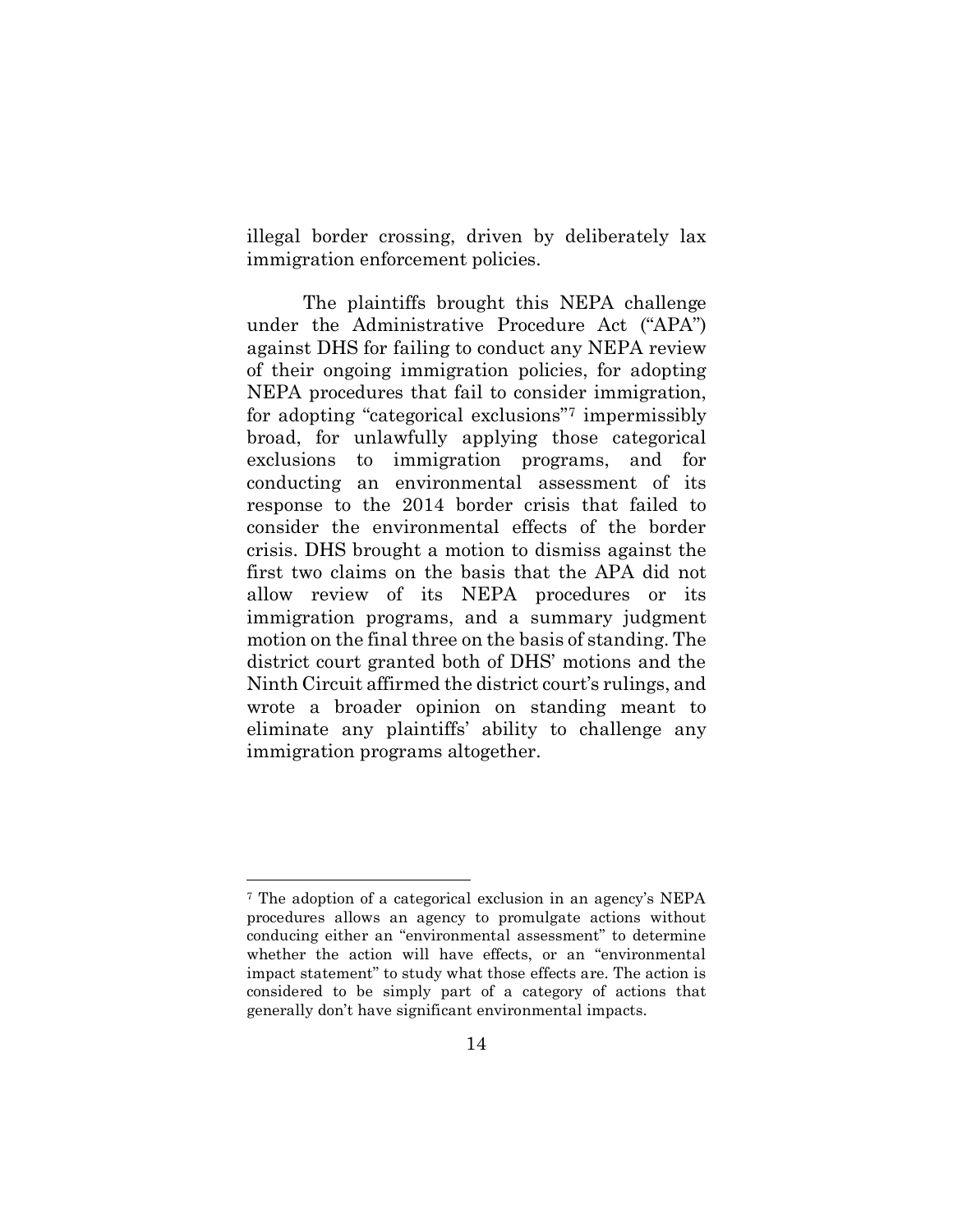**III. The Ninth Circuit twisted basic principles of administrative law beyond recognition to avoid the possibility of public disclosure and participation in the immigration process.** 

## **A) Legal and Factual Background of DHS's NEPA Procedures**

Prior to this lawsuit, DHS (and the Immigration and Naturalization Service "INS" before i[t8](#page-24-0)) took no official position on the environmental review of immigration, it simply failed to conduct any or mention the subject. The gravamen of DHS's practical defense since this lawsuit began has been that its failure to apply NEPA to immigration has simply been too diffuse and pervasive to correct. DHS has all but admitted on a number on a number of recent occasions during its rulemaking processes that it believes it does not *have* to apply NEPA to immigration because it does not *know how* to do so.

For instance, most recently, DHS claimed in a Notice of Proposed Rulemaking that even if the Deferred Action for Childhood Arrivals (DACA) program [9](#page-24-1) "might have effects on the environment,...

<span id="page-24-0"></span><sup>8</sup> Before the Homeland Security Act of 2002, the immigration functions that are now housed in DHS were located in a subagency of the Department of Justice, the INS. In 1981, the INS promulgated extremely brief NEPA regulations that gave consideration only to the analysis of the environmental footprint of detention centers. 46 Fed. Reg. 7,953 (Jan. 26, 1981)

<span id="page-24-1"></span><sup>9</sup> The DACA program was one of the challenged actions in this case.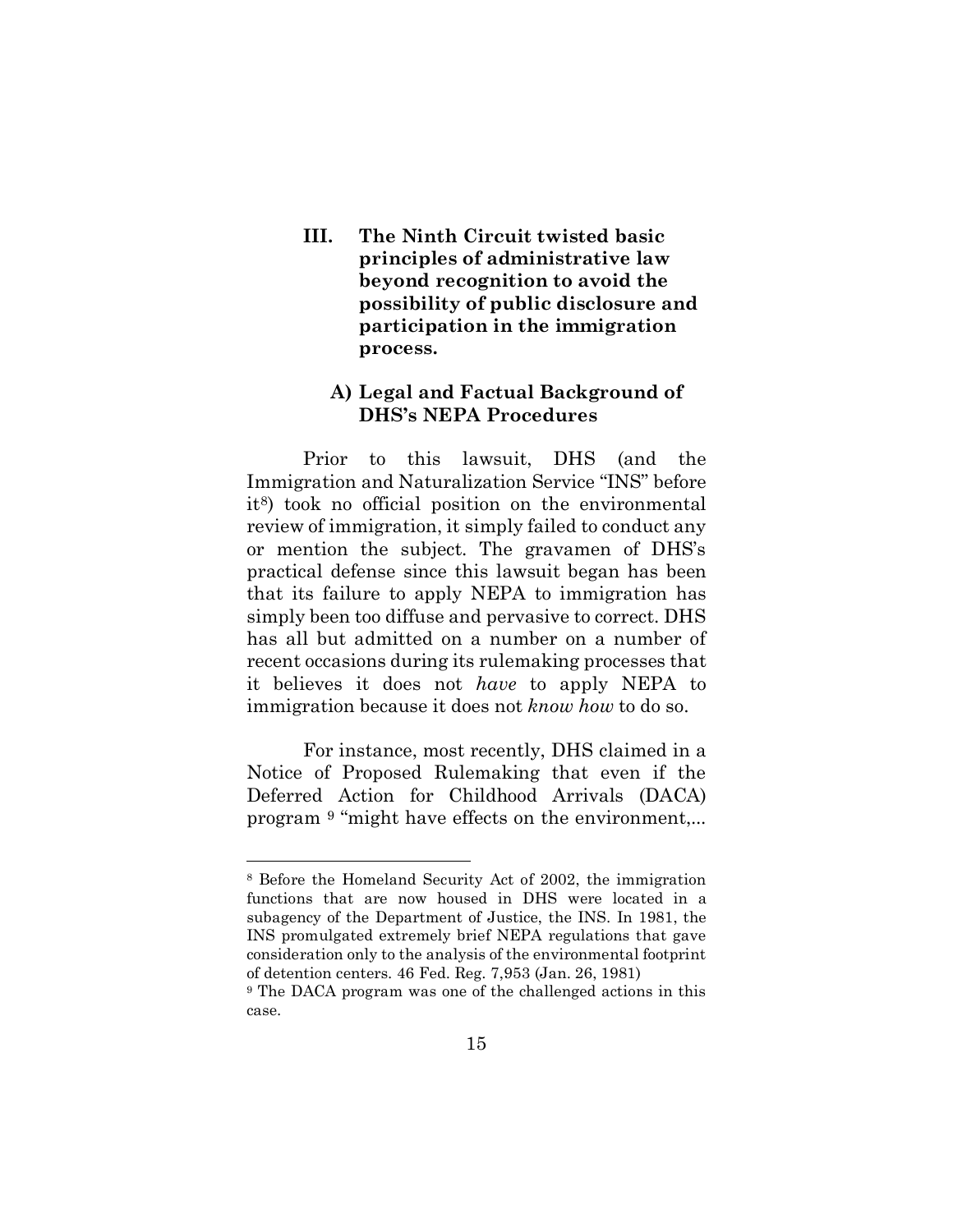DHS believes analysis of such effects would require predicting a myriad of independent decisions by a range of actors… at indeterminate times in the future. Such predictions are unduly speculative and not amenable to NEPA analysis." 86 Fed Reg 53736 (Sept. 28, 2021). In other words, obtaining a full understanding of the environmental impacts of a program that would ultimately grant 800,000 foreign nationals the right to stay and work in the U.S. (a population greater than Washington D.C.), might require consideration of a number of factors, therefore, DHS is free from an obligation to do so.

Contrary to DHS's assertion, rather than not being "amenable to NEPA analysis," such is the very stuff of NEPA analysis. NEPA would not be necessary at all if agency decision-makers were always enlightened about the environmental effects of their decisions. Every day, agencies hire environmental scientists for projects like proposed power plants or water supply facilities in order to call upon their expertise in wide scale *trends* in energy or water consumption and to make projections buttressed by informed assumptions, of what future needs will be based on those trends. Given that population size is a fundamental factor driving basically all the needs NEPA analysts are called to project, there is a wealth of knowledge and expertise for DHS to drawn upon to project, for example, the level of infrastructure, energy, and water consumption that constitutes the environmental impact of 800,000 extra people in the population. This analysis is exactly the kind of "relevant information" NEPA aims to make "available to a larger audience that may also play a role in both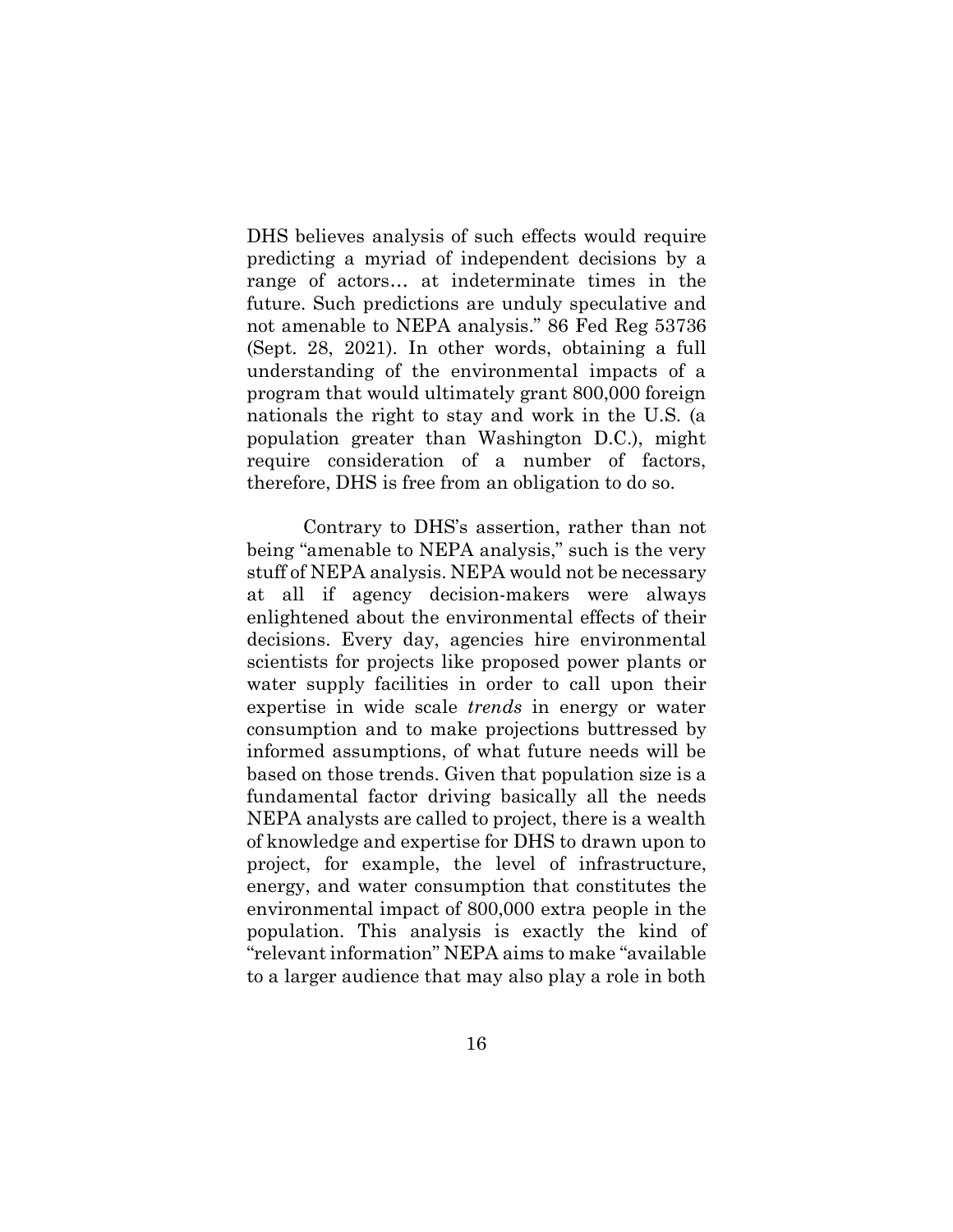the decisionmaking process and the implementation of that decision." *Robertson* 490 U.S. at 349.

This urge to simply ignore NEPA's review requirements because an agency does not know where to start is exactly why agencies have NEPA procedures. DHS—an agency created well after the development of a great deal of NEPA precedent and practice available as a guide, had the responsibility to under the law to consider the environmental effects of its newly created mandates, to take notice and correct any blind spots of its predecessor agencies, and to set up a framework to correct them in the future. That opportunity was when it promulgated final NEPA procedures after notice and comment from the public.

Agencies are mandated to promulgate NEPA procedures that are legally adequate to ensure agency compliance with the statute. When Congress passed NEPA, it not only imposed new transparency obligations on federal agencies, but it also created an office within the Executive Office of the President the Council on Environmental Quality ("CEQ")—to instruct these agencies how to meet these obligations. In 1978, the CEQ first issued regulations to "provide the direction" to agencies so that the NEPA process could "help public officials make decisions that are based on understanding of environmental consequences, and take actions that protect, restore, and enhance the environment." NEPA, 40 CFR Part 1500.1,  $(1978$  archived).<sup>[10](#page-26-0)</sup> That is, the point of these

<span id="page-26-0"></span><sup>10</sup> These NEPA regulations have since been substantially updated but were in effect when DHS adopted agency procedures. Available at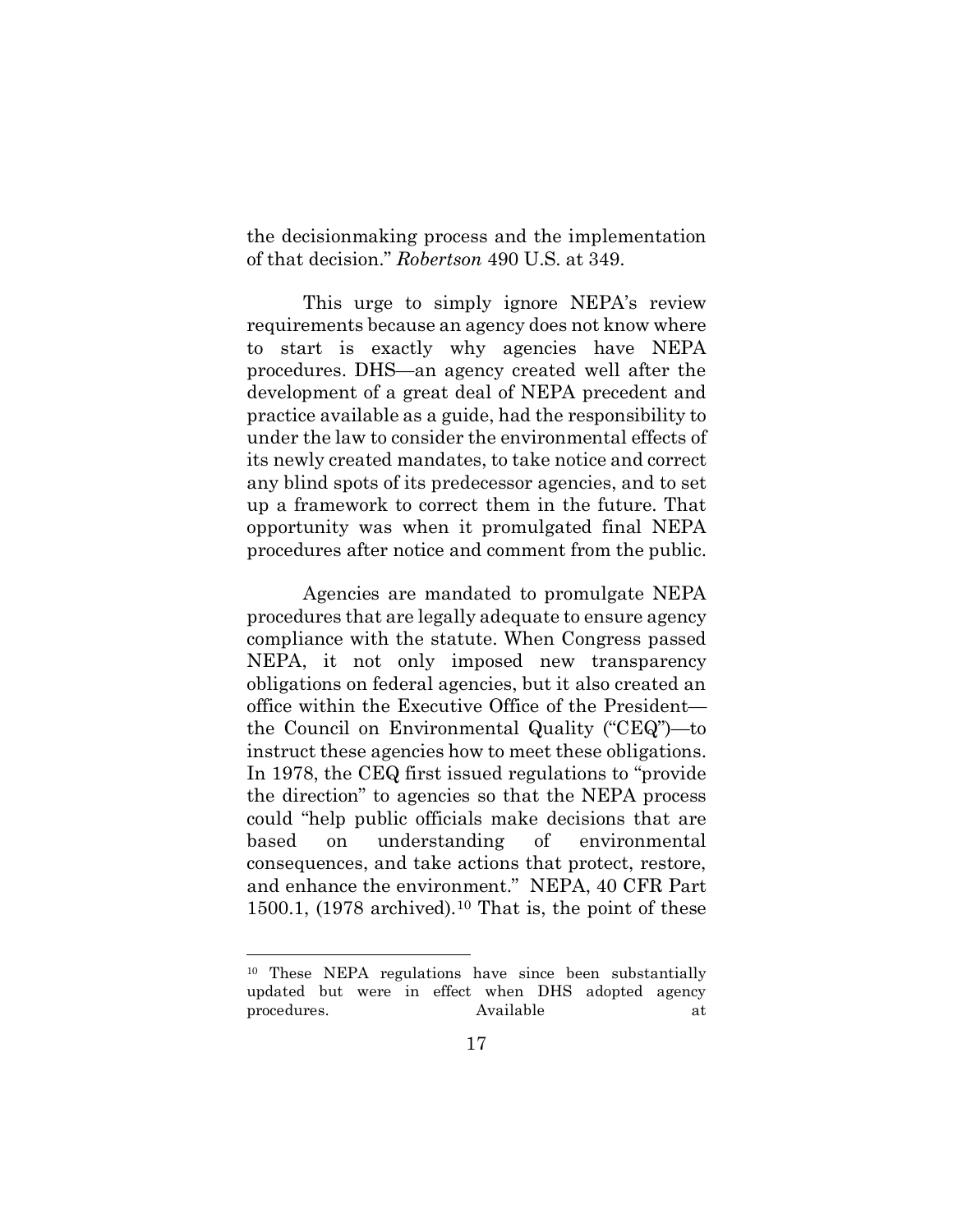procedures was to make compliance with NEPA possible for agencies which did not know how to do so.

The CEQ also mandated that each agency, including, in the future, any newly formed agencies, "shall as necessary adopt procedures to supplement these regulations," which will "confine themselves to implementing procedures." § 1507.3 (1978 archived). The CEQ also mandated that "such procedures shall be adopted only after an opportunity for public review and after review by the Council for conformity with the Act and these regulations." *Id*. Then, "[o]nce in effect they shall be filed with the Council and made readily available to the public." *Id*.

Accordingly, every federal agency adopted NEPA procedures—including DHS. DHS adopted its NEPA procedures through the publication of two documents, U.S. Department of Homeland Security Directive 023-01, Rev 01, (the "Directive") and U.S. Department of Homeland Security Instruction 023-  $01-001-01$  (the "Manual").<sup>11</sup> The Manual contains the substance of the compliance procedures. The adoption of NEPA procedures was not the equivalent of an employee handbook or set of guidance documents that an agency has the option to adopt if it chooses and can

https://www.energy.gov/sites/default/files/NEPA-40CFR1500\_1508.pdf

<span id="page-27-0"></span><sup>11</sup> These documents can be found at the DHS website at https://www.dhs.gov/publication/directive-023-01-rev-01-andinstruction-manual-023-01-001-01-rev-01-and-catex, with Manual specifically available at https://www.dhs.gov/sites/default/files/publications/DHS\_Instru ction%20Manual%20023-01-001-

<sup>01%20</sup>Rev%2001\_508%20Admin%20Rev.pdf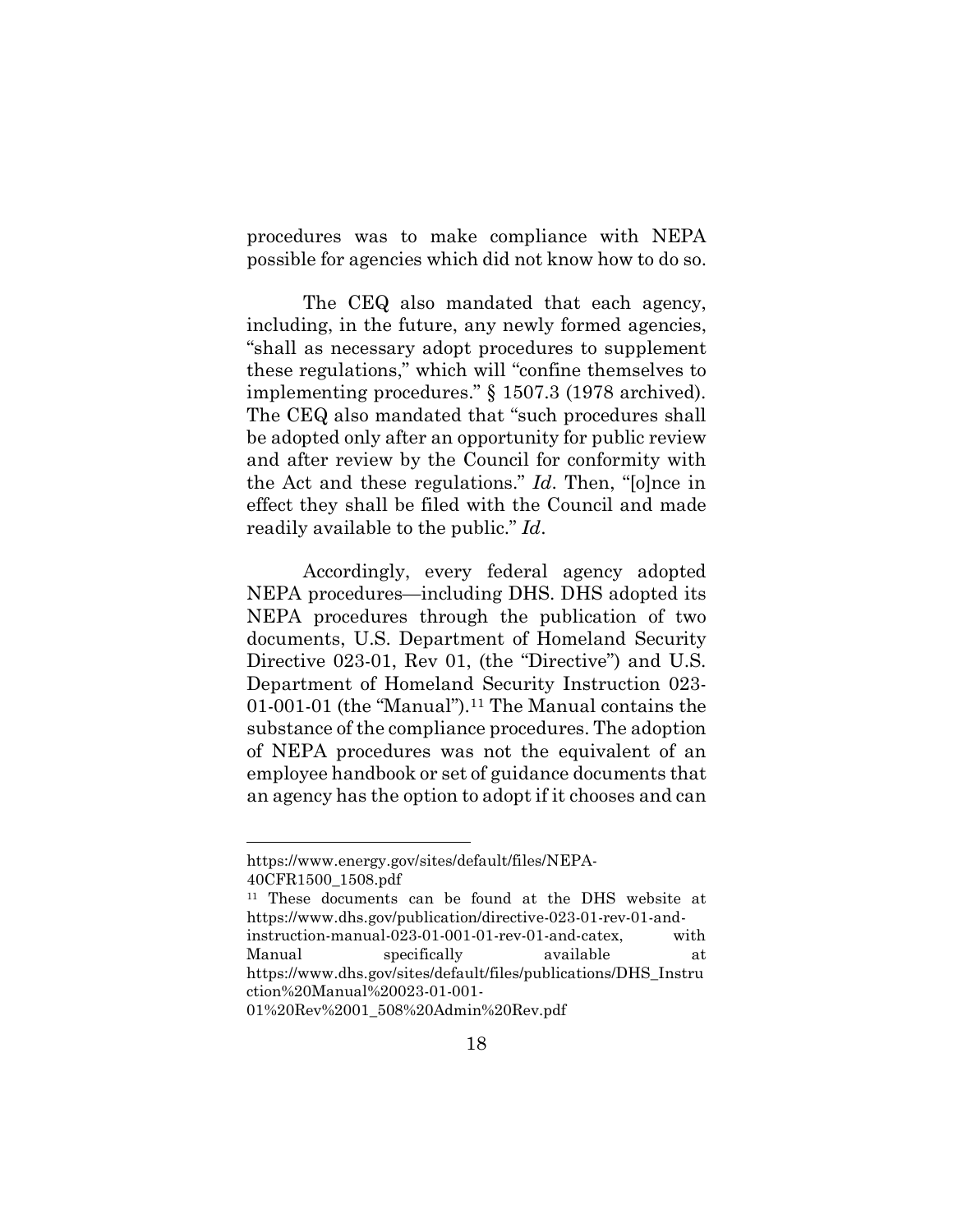alter at will—despite DHS's choice to name its procedures a "manual." It is binding and necessary.

Plaintiffs challenged the adoption of this manual for failing to set up any kind of framework to comply with NEPA when promulgating immigration related actions.

#### **B) The Manual is clearly reviewable under the APA**

The APA provides for judicial review of the final actions of federal agencies. 5 U.S.C. § 704. Actions are final when they: 1) mark the consummation of the agency's decision making process, and 2) create legal consequences. *Bennett v. Spear*, 520 U.S. 154 (1997). The Manual, which established the policy and procedures DHS uses to comply with NEPA, is a straightforward example of a "rule" under 5 U.S.C. § 551(4): "an agency statement of general or particular applicability and future effect designed to implement, interpret, or prescribe law or policy or describing the organization, procedure, or practice requirements of an agency." DHS followed the required rulemaking process under 5 U.S.C. § 553. As set out in § 553(b), DHS provided notice in the Federal Register that it was submitting its draft NEPA procedures for the purpose of giving interested members of the public an opportunity to participate in the rule making, as prescribed in § 553(c). 79 Fed. Reg. 32,563, 32,563 (June 5, 2014).

After a notice and comment period, DHS adopted its final NEPA procedures, "contained in" the Directive and Manual, and duly published its "Notice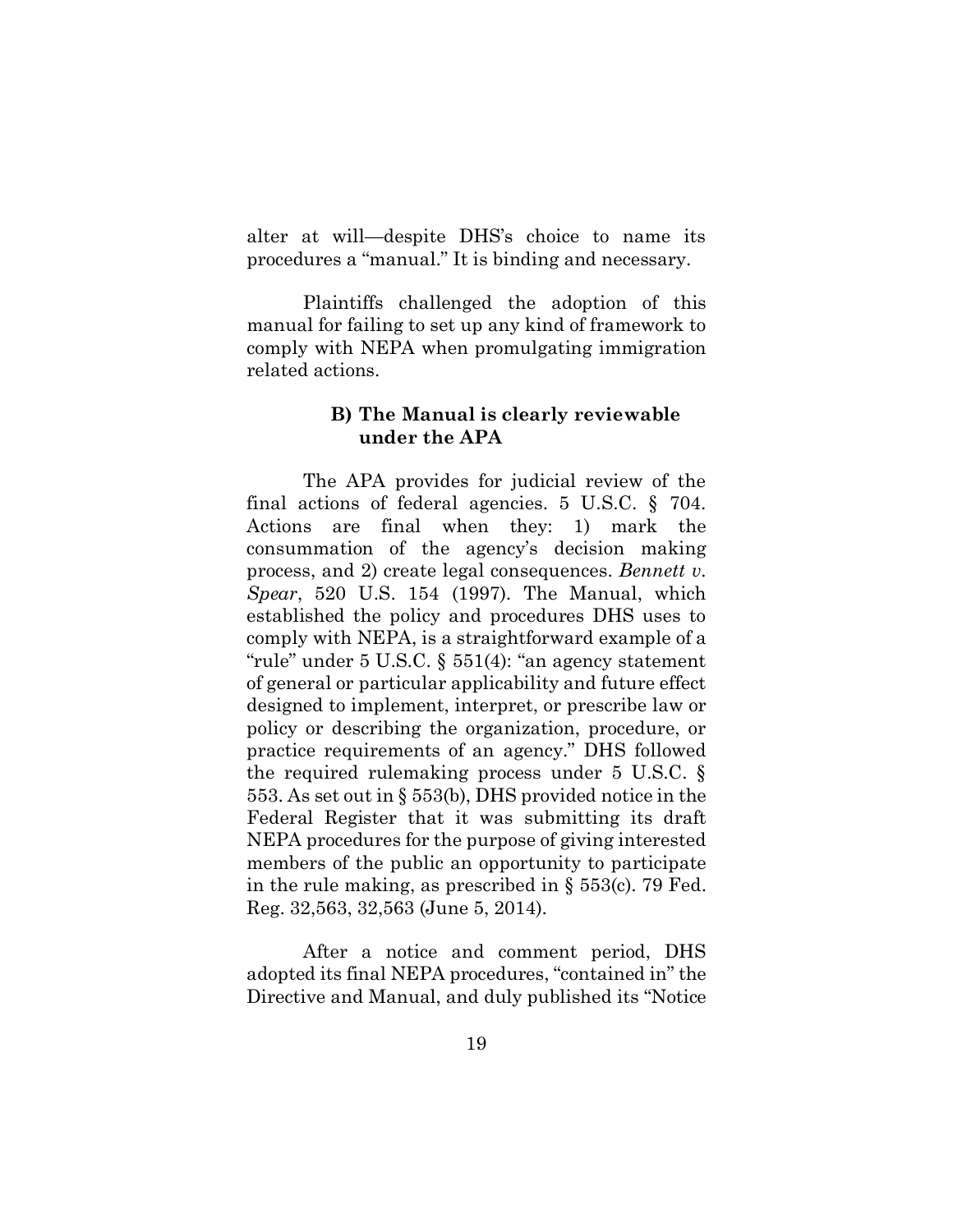of *Final* National Environmental Policy Act Implementing Procedures" 79 Fed. Reg. 70,538 (Nov. 26, 2014) (emphasis added). This notice also informed the public that these NEPA procedures would become effective after four months, on March 26, 2015. Finally, it responded to the comments it received on the draft NEPA procedures.

This history could not be any clearer than the Directive and Manual were the consummation of the agency's rulemaking process. These adopted NEPA procedures—like all NEPA procedures adopted by agencies according to the command of the CEQ, were mandatory for agency NEPA compliance, not merely hortatory. The DHS Manual explicitly sets out the procedures and requirements its constituent components "must" follow in implementing NEPA. 79 Fed. Reg. 70538, 70538 (Nov. 26, 2014) (emphasis added).

The procedures also created legal consequences. DHS still regularly uses the final NEPA procedures it adopted. For instance, DHS published a proposed rule to alter the screening procedures of the asylum program in August. 86 Fed. Reg. 46906 (Aug. 20, 2021). It stated that the Manual "establish[ed]" the policies and procedures DHS uses to comply with NEPA, and that this Manual established categorical exclusions, including categorical exclusion A3(d) and categorical exclusion A3(a)[.12](#page-29-0) Furthermore, it claimed these categorical

<span id="page-29-0"></span><sup>12</sup> These are the same two categorical exclusions that Plaintiffs brought claims against in this lawsuit, and are regularly used by DHS in order to claim changes to its immigration programs are categorically excluded.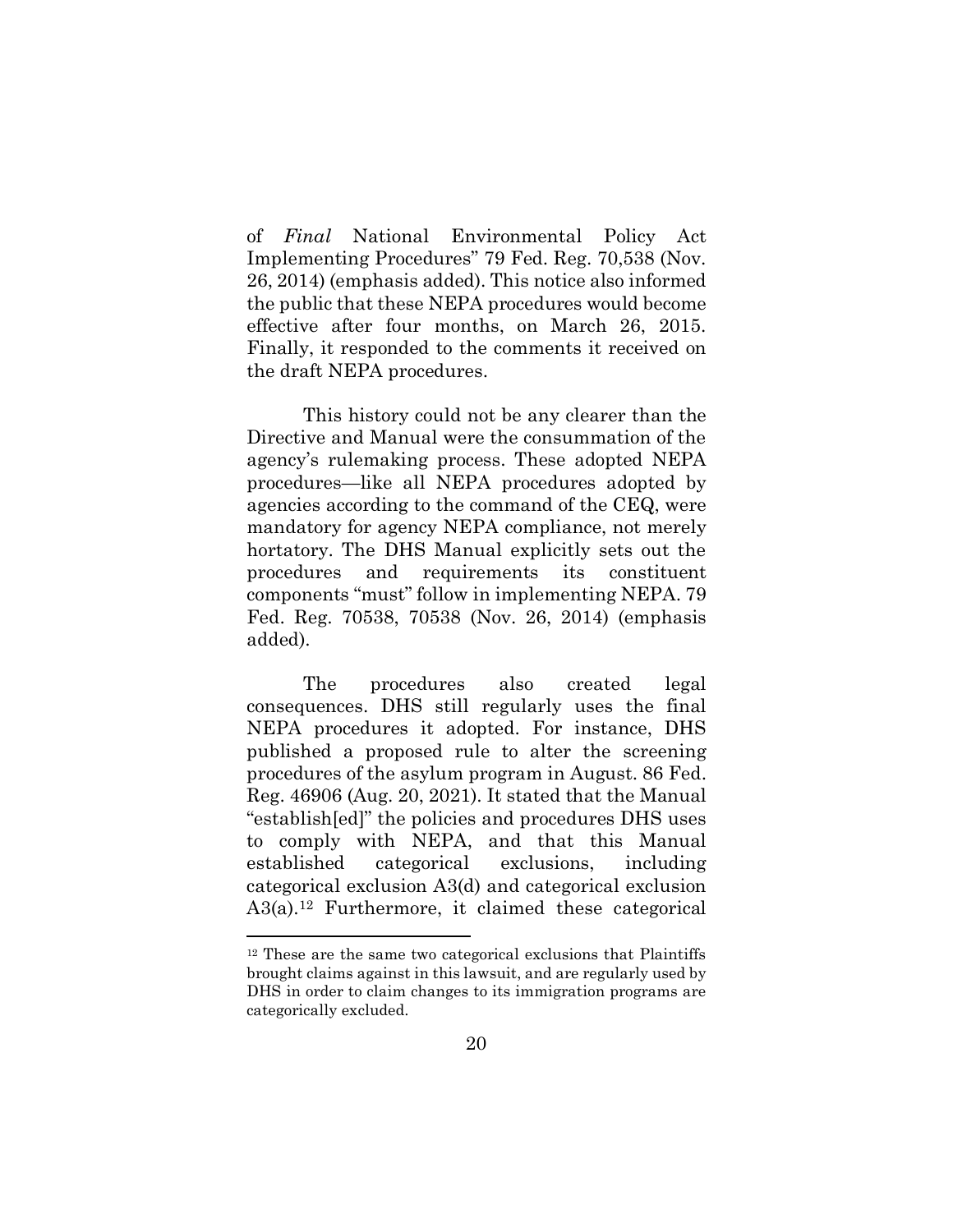exclusions gave it the right to forego analyzing its changes to the asylum program. DHS, therefore, considers the Manual to have a legal effect that establishes its right not to conduct environmental analysis of many changes to its immigration programs. DHS' classification of the Manual as "tentative" and failing to create legal consequences was so specious, it did not even maintain that posture consistently throughout this very litigation. After convincing the district court that the Manual was neither final nor binding in its motion to dismiss, DHS sought to prevail in its summary judgment motion on the basis that the agency's NEPA procedures were final and created legal consequences. App at 85a-87a[13](#page-30-0)

## **C) The lower courts ruled the Manual also needed to include a specific determination of an individual project to be "final."**

Ignoring the promulgation history and application of the Manual entirely, the District Court and the Ninth Circuit decided DHS' adoption of NEPA procedures failed to meet the finality test of *Bennett v. Spear*. The lower courts to a large extent conflated the two prongs of the *Bennett* test—arguing in essence that the establishment of NEPA procedures couldn't

<span id="page-30-0"></span><sup>13</sup> Defendants' brief defended the Categorical Exclusion A(3) from challenge by explaining that it was part of DHS's CEQ approved NEPA procedures—"published in final f[or]m in November 2014. App at 86a: The procedures were developed in "year-long process by a panel of experts" and approved by CEQ. App at 87a. Through much of its second brief DHS referred to the various legal consequences and requirements of the Manual.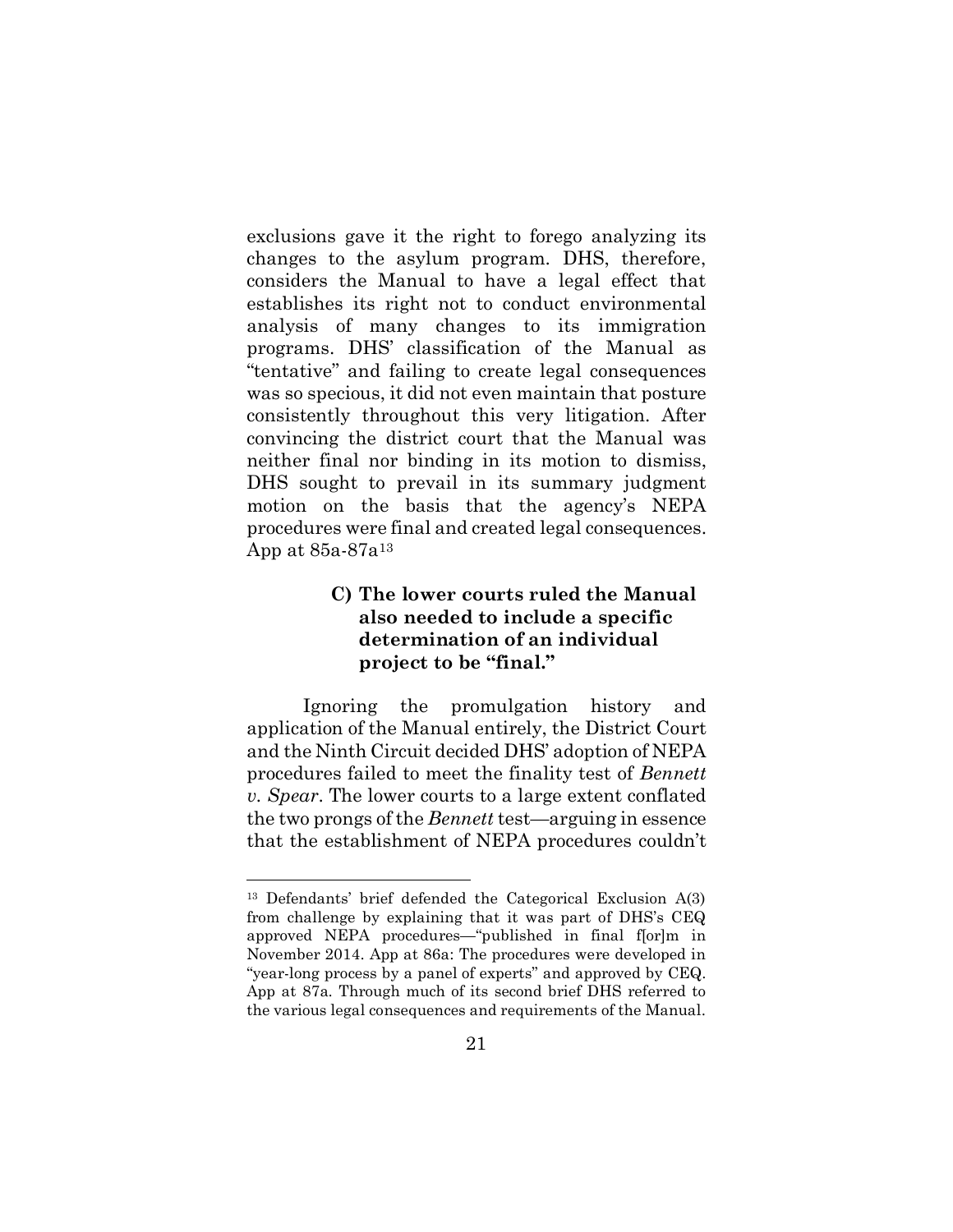be considered final *or* of legal consequence because the procedures failed to make decisions regarding individual projects or programs in advance.

For the first *Bennett* prong, the lower courts concluded that the Manual "does not make any decisions," such as about what level of review specific projects would undergo, and therefore it cannot mark the consummation of the agency's decision-making process. Appendix at 17a-18a. However, the Manual certainly made the kind of decisions appropriate for a rule of general applicability. The Manual made *hundreds* of decisions about the types of actions that would require the preparation of Environmental Assessments, such as construction projects in environmentally sensitive areas, projects that impact wetlands and federal waters, regulations for activities that impact environmentally sensitive areas, security measures that involve reduced public access, and new law enforcement activities with undetermined environmental impacts. It also specified when Supplemental Environmental Assessments shall be prepared, and when an Environmental Impact Statement or Programmatic Environmental Impact Statement is to be prepared. Manual at V-9. The Manual also adopted 152 (generally multi-part) categorical exclusions. *Id*. at A-1-A30.

The lower courts found the Manual failed the second prong of *Bennett* on the same basis: it did not identify legal consequences that would apply to particular individuals or programs. But, Manual did indeed have the appropriate kind of legal consequences for a rule. For instance, the itemization of those DHS activities that require preparation of an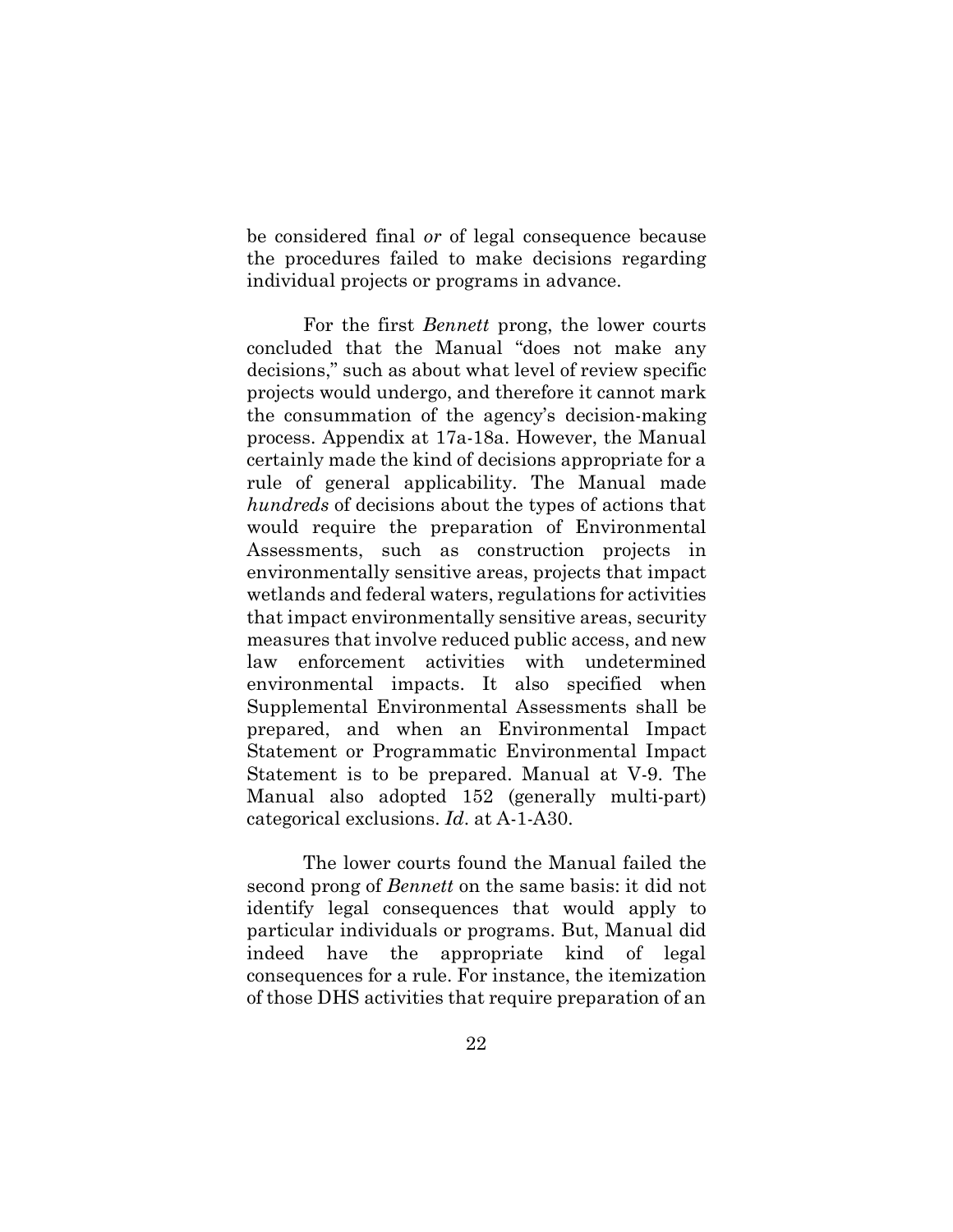Environmental Assessment or Programmatic Assessment, clearly created legal consequences, referred to above, are not only decisions, but have legal consequences. *Id*. at V-9. Legal consequences also clearly flow from the 152 categorical exclusions (many of which were multi-part) that the Manual established, giving DHS the power to forego environmental analysis in a host of situations. *Id*. at A1-A-30.

In order to conceal the insufficiencies of their reasoning, the lower courts simply pointed out cases where entirely different kinds of agency actions consummated their decision making processes in different ways. For example, the Ninth Circuit pointed out that in *Oregon Natural Desert Ass'n v. United States Forest Service*, the action at issue determined whether a permittee got to graze cattle on a certain piece of land or not, whereas DHS's NEPA procedures themselves did not decide on the destiny of individual projects. 465 F.3d 977 (9th Cir. 2006). The courts simply ignored Plaintiffs' argument that going through the Notice and Comment rulemaking process in the APA, and being published in "final" form with a future effective date, $14$  is dispositive in proving an action is not "tentative or interlocutory." The Ninth Circuit attempted to ground its ruling in precedent from *Safer Chemicals, Healthy Families v. EPA*, 943 F.3d 397, 405 (9th Cir. 2019). That case ruled that the "preamble" to some rules are not final agency actions. Appendix at 18a. The Manual, however, was not a preamble to a rule—but the rule

<span id="page-32-0"></span><sup>14</sup> Even the Defendant admitted in its Summary Judgment brief that its "NEPA regulations were approved by CEQ… and published in final from [sic] in November 2014." App at 86a.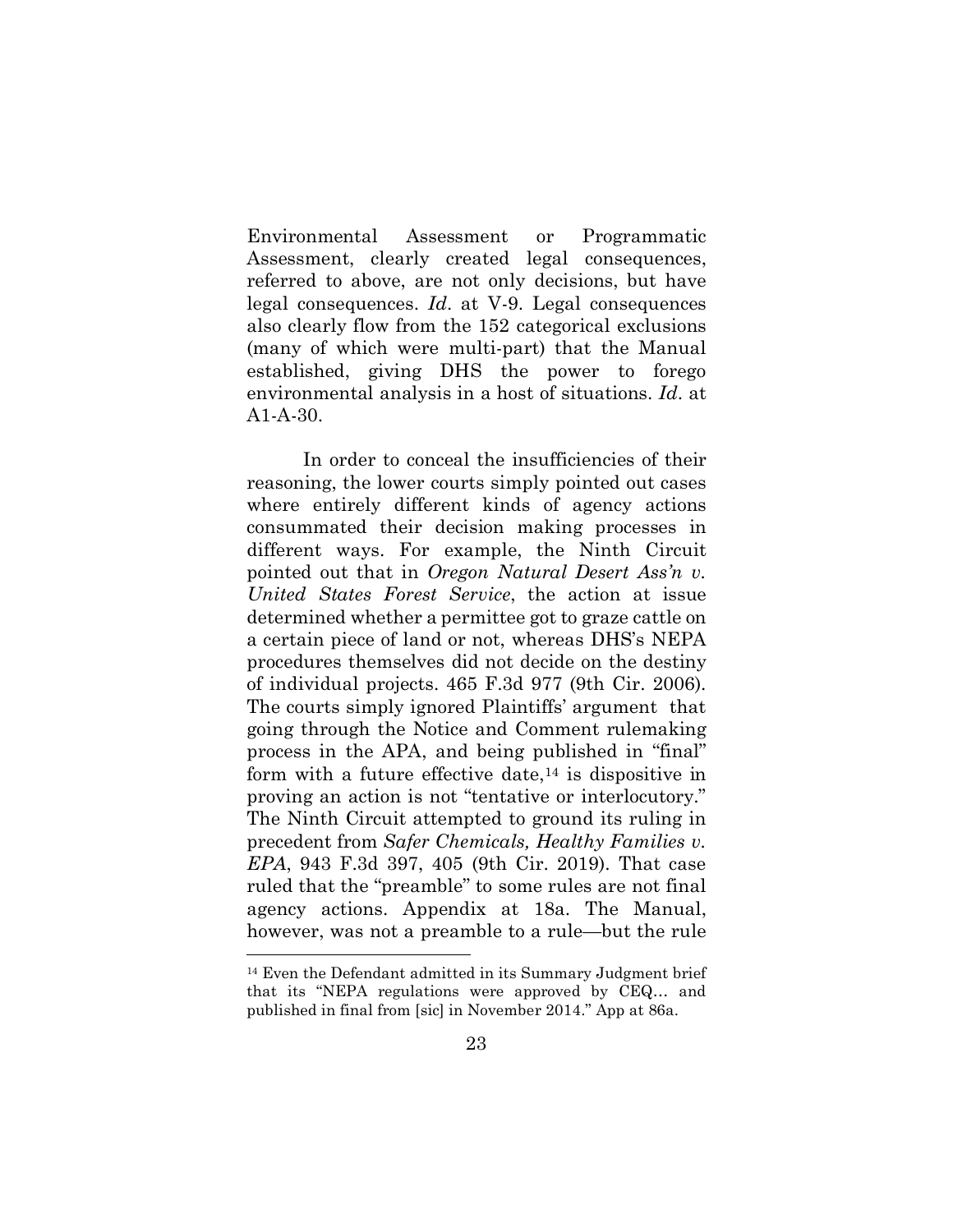itself. The Ninth's Circuit's suggestion that a rule itself *is* preliminary until it has been applied to a specific project is, very simply, confusing two different kinds of actions: one that applies a rule versus one that creates a rule. Actions that *create* rules *are* final under the APA.

No court precedent has ever declared that the adoption of final NEPA procedures are not agency action under the APA. Until this case, no court had ever suggested that merely because agency NEPA procedures describe "how" an agency "will implement NEPA" rather than "prescribe any action in any particular manner" or "provide a procedural framework" they are not final agency actions. Appendix at 19a, 79a. The CEQ regulations themselves, which apply to all agencies, do not "prescribe any action in any particular manner" either, but courts do not refuse to view CEQ's regulations under the APA. *See e.g*. *Wild Watershed v. Hurklocker*, 961 F.3d 1119, 1122 (10th Cir. 2020) (describing how "NEPA's implementing regulations establish a tiered framework for agencies to consider in deciding whether an EIS is necessary.") Each agency's NEPA procedures constitute a supplement that binds only itself to CEQ's regulations in establishing NEPA compliance.

The document itself states: "The *requirements* of this Instruction Manual apply to the execution of all NEPA activities across DHS." Manual at III-1. The language is therefore mandatory and binding—it is *not* simply guidance that agency person. The Ninth Circuit has taken the position that the adoption of a categorical exclusion itself is a final agency action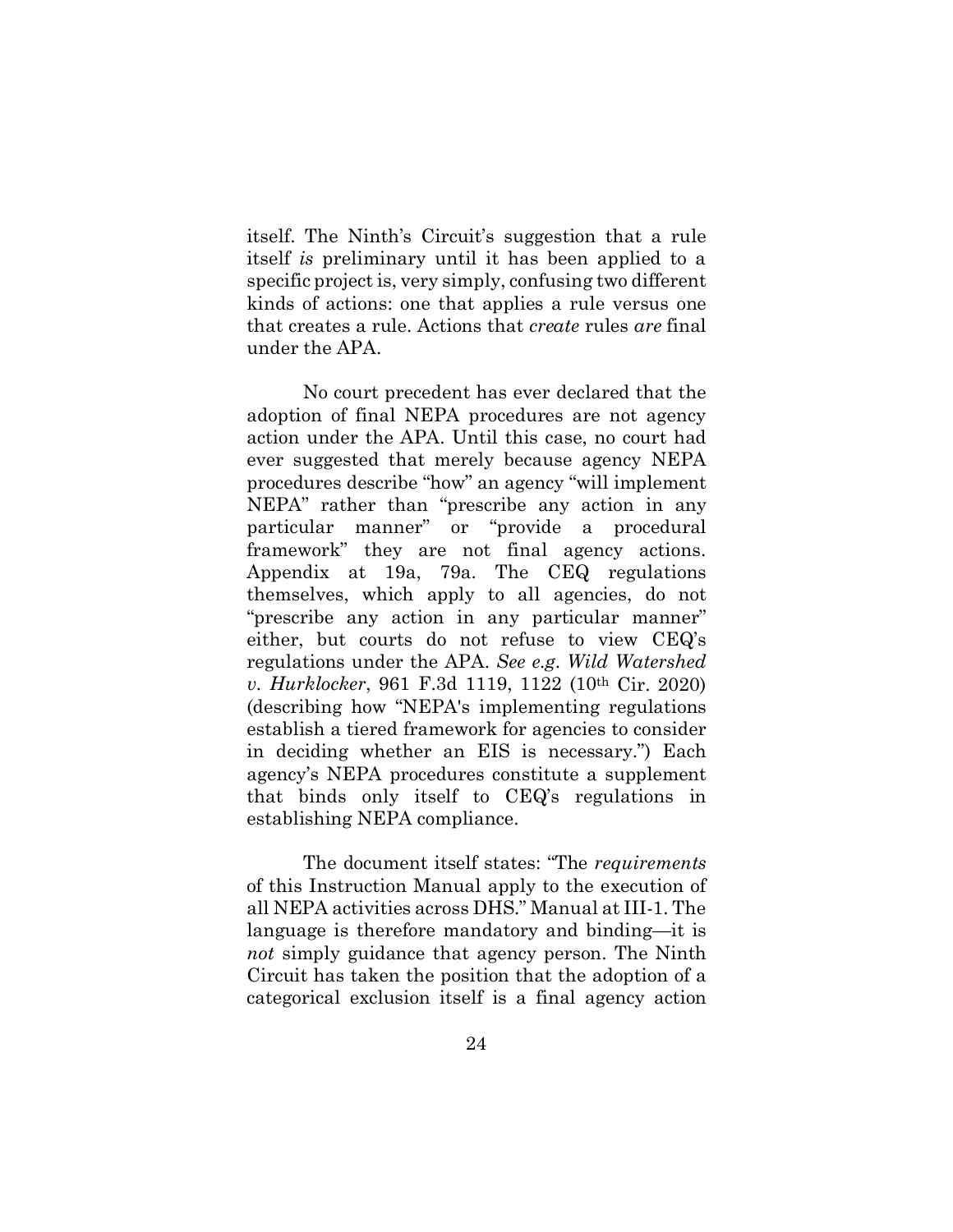under the APA. *See Sierra Club v. Bosworth*, 510 F.3d 1016 (9th Cir. 2007). If the Instruction Manual were "tentative" and has no legal consequences, all 152 of these categorical exclusions must be void.

## **D) The Ninth Circuit's freewheeling use of the** *Bennett* **test in order to allow DHS to maintain its blindspot to the environmental effects on immigration creates extremely harmful precedent.**

The Ninth's Circuit's holding that a rule has to include an application to a specific situation to be "final" under *Bennett* is akin to insisting that a criminal statute passed by the legislature and signed by the executive is not part of the law if fails to include a direction to prosecute at least one specific individual.

There is a "strong presumption" that Congress intends judicial review of agency action under the APA rather than precludes it. *Helgeson v. Bureau of Indian Affairs*, 153 F.3d 1000, 1003 (9th Cir. 1998). The agency "bears a heavy burden in attempting to show that Congress prohibited all judicial review of the agency's compliance with a legislative mandate." *Mach Mining, LLC v. EEOC*, 575 U.S. 480, 486 (2015) (citations omitted and cleaned up). The lower courts here have dispensed with this burden altogether. If this precedent is allowed to stand and is actually applied in any other context, agencies could avoid challenges to all of their rules.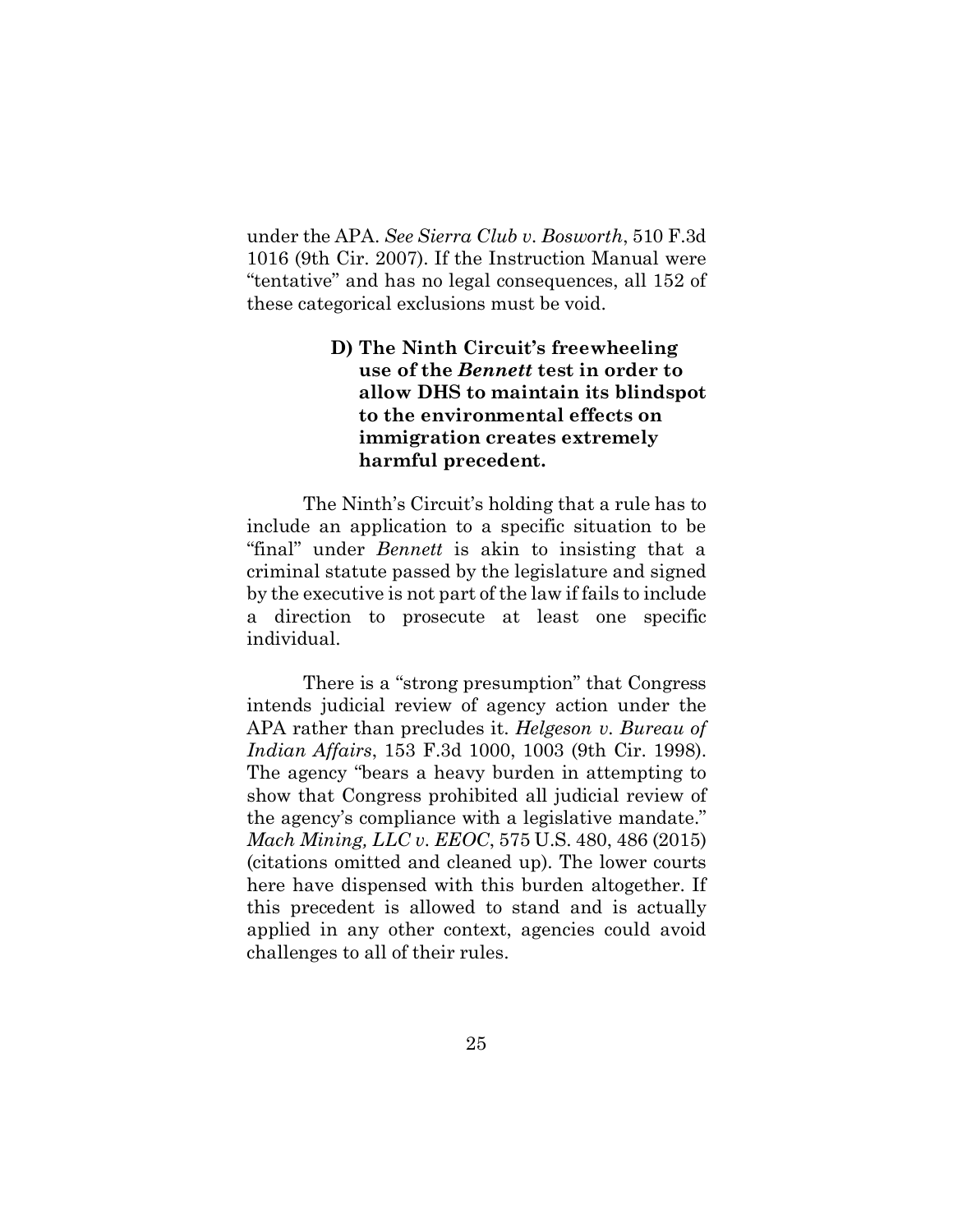## **IV. The Ninth Circuit created an erroneous standing standard to allow immigration related actions to escape scrutiny**

## **A) The Standard for Procedural Injuries in Environmental Cases**

To establish Article III standing, Plaintiffs must show: (1) injury in fact, 2) causation, and 3) redressability. *Friends of the Earth, Inc. v. Laidlaw Envtl. Servs. Inc*, 528 U.S. 167, 183 (2000). *Lujan v. Defenders of Wildlife,* 504 U.S. 555 (1992). In a NEPA case, in which plaintiffs assert procedural rights, the causation and redressability standards are relaxed. *Lujan* 504 at 573, n.7. Members of the public who are not the direct targets of a government action must specifically allege how the action caused them harm. *See Lujan v. Defenders of Wildlife*, 504 U.S. 555 (1992). "Environmental plaintiffs adequately allege injury in fact when they aver that they use the affected area and are persons for whom the aesthetic and recreational values of the area will be lessened by the challenged activity." *Friends of the Earth, Inc. v. Laidlaw Envtl. Servs. Inc*, 528 U.S. 167, 183 (2000). Their concerns about their "recreational, aesthetic, and economic interests" need to be "reasonable." *Id*. at 183-184.

While this injury in fact cannot be the result of "*independent*" action of a third party not before the court, they can be the result of third party action "produced by determinative or coercive effect." *Bennett v. Spear* at 169 (emphasis in original). The "predictable effect of Government action on the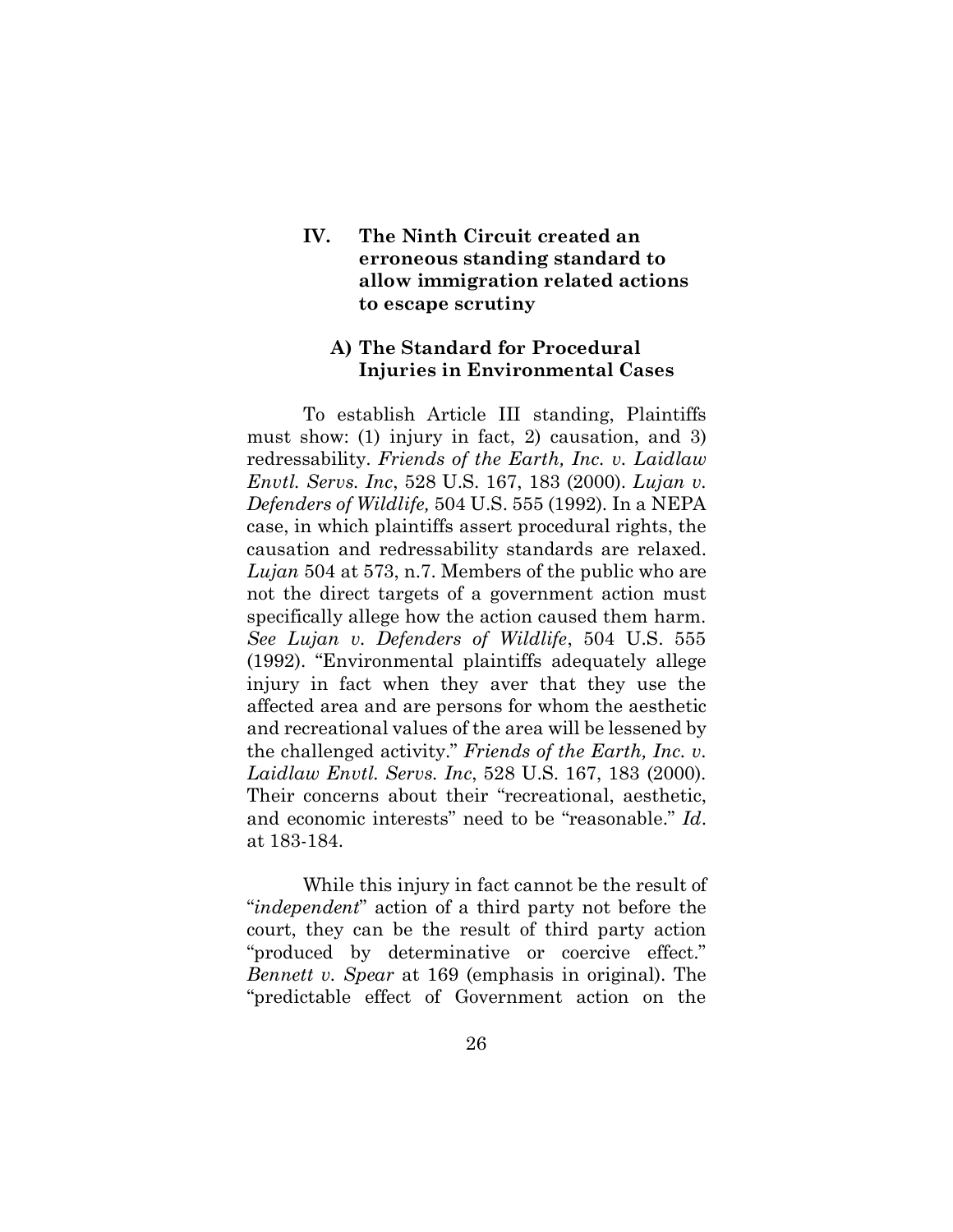decisions of third parties" is enough to establish injury in fact in a procedural case. *DOC v. New York*, 139 S. Ct. 2551, 2566 (2019). Article III "requires no more than *de facto* causality." *Id* (citations omitted).

## **B) The Impossible standing standard the Ninth Circuit created for plaintiffs challenging procedural injury in immigration cases**

The Ninth Circuit held in its ruling that the decisions of foreign nationals to enter, or to remain in U.S. once here are "independent," or at the most connected by an attenuated "chain of reasoning… worthy of Rube Goldberg" to immigration related actions of the federal government and therefore Plaintiffs cannot meet the standing established in *Friends of the Earth v. Laidlaw*. App at 33a. In the Ninth Circuit's view, even Plaintiffs who live on the border, subject to illegal aliens continually crossing and trashing their own property, ebbing and flowing predictably over the years in response to government policy, are not allowed to draw the obvious connection. In so holding, the Ninth Circuit erred—particular in so ruling on a disputed factual matter with no record evidence on a summary judgment motion. Plaintiffs introduced evidence to the contrary in the form of expert affidavits, border intelligence reports based on interviews with migrants, and the affidavits documenting the personal experience of those who live on the border. Contrary to the Ninth's Circuit fiat, that foreign nationals, in the aggregate, predictably respond to incentives created by DHS to cross the border.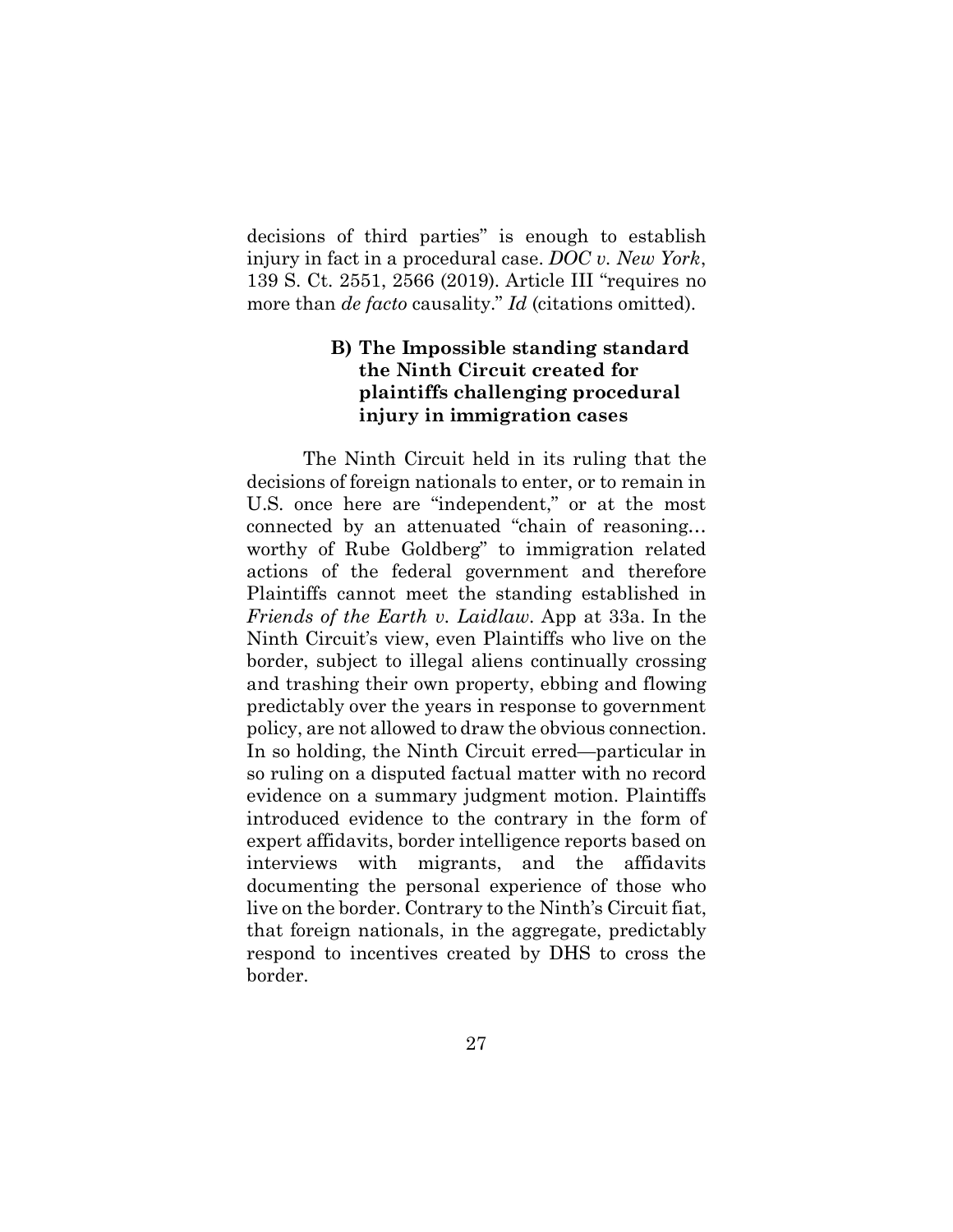The Ninth Circuit's conclusion that DHS' decisions have very little effect on the numbers defies common sense. The current world population is 7.8 billion, and 7.5 billion of them do not currently live in the U.S., and thus are potential candidates to immigrate, both legally and illegally. When DHS creates and expands legal pathways to enter, work, go to school, and remain in the U.S., it is eminently foreseeable that there will be large numbers foreign nationals that will take advantage of them. Furthermore, it is eminently foreseeable that when DHS takes action to make it more feasible and economically rewarding to take advantage of illegal pathways to enter and remain in the U.S., that large numbers of foreign nationals will take advantage of those too.

Throughout its analysis, the Ninth Circuit, much as DHS does itself, attempted to obscure the predictability of the effects of DHS' immigration related actions by viewing them and their various effects in strict isolation. But isolating effects and ignoring the way actions can work in concert has never been appropriate for NEPA analysis: actions that have "cumulative or synergistic environmental impact" must be considered together. *Kleppe v. Sierra Club*, 427 U.S. 390, 410 (1976). The U.S. is currently undergoing a massive border and immigration crisis. If allowed to stand, the Ninth Circuit's decision to create a separate and legally unsupportable standing standard that will allow DHS's procedural violations in the area of immigration to escape all scrutiny from the citizens, states, and any members of the public that bear the *costs* of its ultra vires actions will have great public consequences.